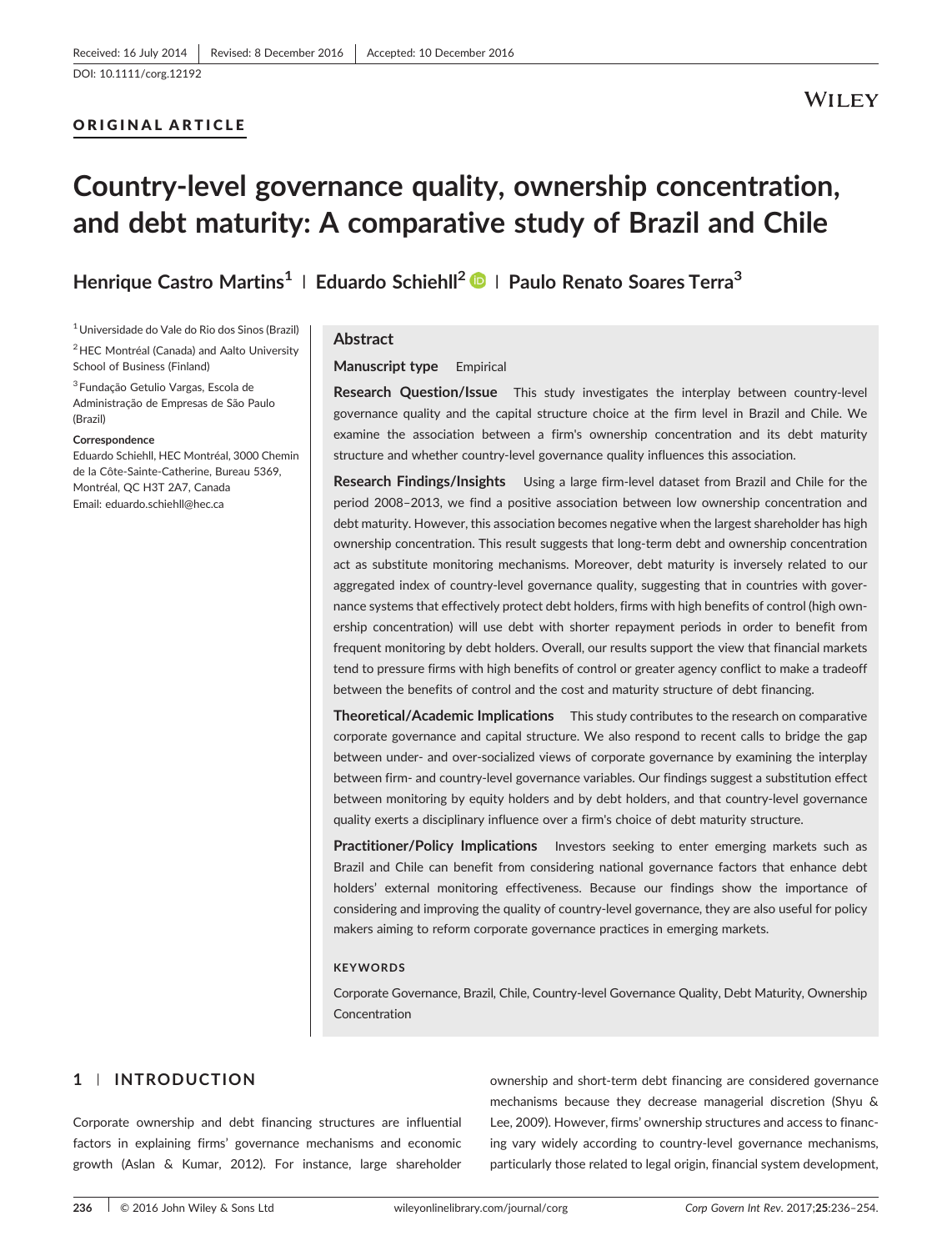and investor protection (e.g., La Porta, Lopez‐de‐Silanes, Shleifer, & Vishny, 1998, 2000). Therefore, in order to assess firm‐level governance outcomes, it is important to understand the interplay between the quality of country‐level governance and firm‐level capital structure (Aslan & Kumar, 2014; Brown, Beekes, & Verhoeven, 2011). This provides the main motivation for the present study. We investigate the association between a firm's ownership concentration and its debt financing maturity structure, and whether country‐level governance quality influences this association.

The choice between equity and debt, or between short- and longterm debt, has traditionally been regarded as one of the most critical financial decisions. Since the seminal work of Modigliani and Miller (1958) and Stiglitz (1974), who suggest that in a perfect market, leverage and debt maturity have no effect on firm value, several authors have addressed this issue, mainly by attempting to explain firm‐level leverage and debt maturity choices by identified market imperfections (e.g., Flannery, 1986; Kane, Marcus, & McDonald, 1985; Modigliani & Miller, 1963; Ross, 1977). From a governance perspective, these firm‐level choices are assumed to affect the degree of managerial discretion, and thereby to mitigate or exacerbate agency costs (Florackis, 2008). For instance, debt financing is assumed to decrease information asymmetry between managers and shareholders (Stulz, 1990) and to constrain managerial discretion by decreasing a firm's free cash flow (Jensen, 1986), opportunities for managerial empire building (Hart, 1995), underinvestment (Myers, 1977), and the risk‐shifting problem (Barnea, Haugen & Senbet, 1980). Ownership concentration is also considered to be a governance mechanism that minimizes manager– shareholder agency problems in countries other than the US and the UK (Kumar & Zattoni, 2014; La Porta, Lopez‐de‐Silanes, & Shleifer, 1999), a perspective corroborated, among others, by Sánchez‐Ballesta and García‐Meca (2011) in Spain, Shuto and Kitagawa (2011) in Japan, La Bruslerie and Latrous (2012) in France, Alcock et al. (2012) in Australia, and Céspedes, González, and Molina (2010) in Latin America. However, most of the research on the determinants of debt maturity has been conducted in Anglo‐Saxon countries.

Insofar as various corporate governance practices are prescribed from within and outside firms, they collectively make up the governance climate that either enables or constrains managerial and large shareholder discretion. Building on Aoki and Jackson (2008), we examine firm‐level ownership concentration in relation to the quality of the national governance system in order to improve our understanding of firm-level capital structure decisions and governance mechanisms. We propose that long-term debt and ownership concentration may act as substitute monitoring mechanisms, and that this relationship may depend on the quality of the national governance system (García‐Castro, Aguilera & Ariño, 2013; Ward, Brown, & Rodriguez, 2009). With a few exceptions (Fan, Titman, & Twite, 2012; Kirch & Terra, 2012; Qian & Strahan, 2007), $<sup>1</sup>$  previous studies of debt maturity</sup> have been conducted within a single national governance system, and have therefore neglected interactions between debt financing, ownership concentration, and country‐level governance quality.

We conduct a comparative study on a sample of publicly traded firms operating in two Latin American countries: Brazil and Chile. Despite certain similarities such as ownership concentration, legal origin, majority religion, and Latin American culture (Aguilera, Kabbach de

Castro, Lee, & You, 2012a), these countries differ substantially in terms of country‐level governance factors. As shown in Table A1 in Appendix A, the mean values for all six governance indicators (Voice and Accountability, Political Stability and Absence of Violence, Government Effectiveness, Regulatory Quality, Rule of Law, and Control of Corruption) compiled by Kaufmann, Kraay, and Mastruzzi (2011) are far superior in Chile compared to Brazil. For example, the mean index score for Rule of Law in Brazil is −.14, whereas in Chile it is positive at 1.32. Similarly, for Government Effectiveness, Brazil shows a mean score of −.09 compared to a positive mean score of 1.24 for Chile. Brazil is therefore classified as a poor governance country, with positive indexes for Voice and Accountability and Regulatory Quality only. In contrast, the Chilean governance environment is far superior to that of Brazil, and quite similar to that of the UK and the US (see Appendix A for further details). These two countries therefore provide a unique natural setting for examining the association between ownership concentration and debt maturity structure. Although a two-country comparative study may have limited generalization potential, the more concentrated focus has the advantage of better data control, "while holding constant other factors that might be difficult to disentangle in [large] cross-country studies" (Fan, Wei, & Xu, 2011: 207).

Our results indicate a nonmonotonic relationship between a firm's ownership concentration and its debt structure. The association between ownership concentration and debt maturity is positive for lower concentrations, but becomes negative when large shareholders own larger stakes in the firm, suggesting a substitution effect between monitoring by debt holders and by large shareholders. In addition, we find a significant effect of country-level governance quality on a firm's debt maturity structure, such that firms in countries with better governance systems – in our study, Chile compared to Brazil – use more short-term debt. Our results indicate that dominant large shareholders make a tradeoff between the private benefits of control and the agency cost of debt (Aslan & Kumar, 2014), and that country‐level governance factors exert a disciplinary influence over large shareholders' choice of debt maturity structure. However, we find only weak support for the hypothesis that country-level governance quality strengthens the association between a firm's ownership and its debt maturity.

This study advances the research on cross‐country corporate governance and capital structure in several ways. First, we respond to recent calls to bridge the gap between under‐ and over‐socialized approaches to corporate governance research (Aguilera & Jackson, 2003; Kumar & Zattoni, 2013). We consider interactions between firm‐ and country‐level governance variables and provide relevant insights into the relationship between ownership concentration and debt maturity structure. Furthermore, although listed UK and US firms are overrepresented in the empirical governance literature (Kumar & Zattoni, 2014), little is known about debt financing structure and ownership concentration choices in emerging markets such as Brazil and Chile. Second, we contribute to the recent research stream that addresses the impact of country‐level governance environments on firm‐level capital structure decisions (Aslan & Kumar, 2012; Lin, Ma, Malatesta, & Xuan, 2011; Shyu & Lee, 2009). Our findings suggest that an examination of country‐level differences in terms of governance quality in relation to ownership concentration would provide a deeper understanding of debt maturity structure, which may explain the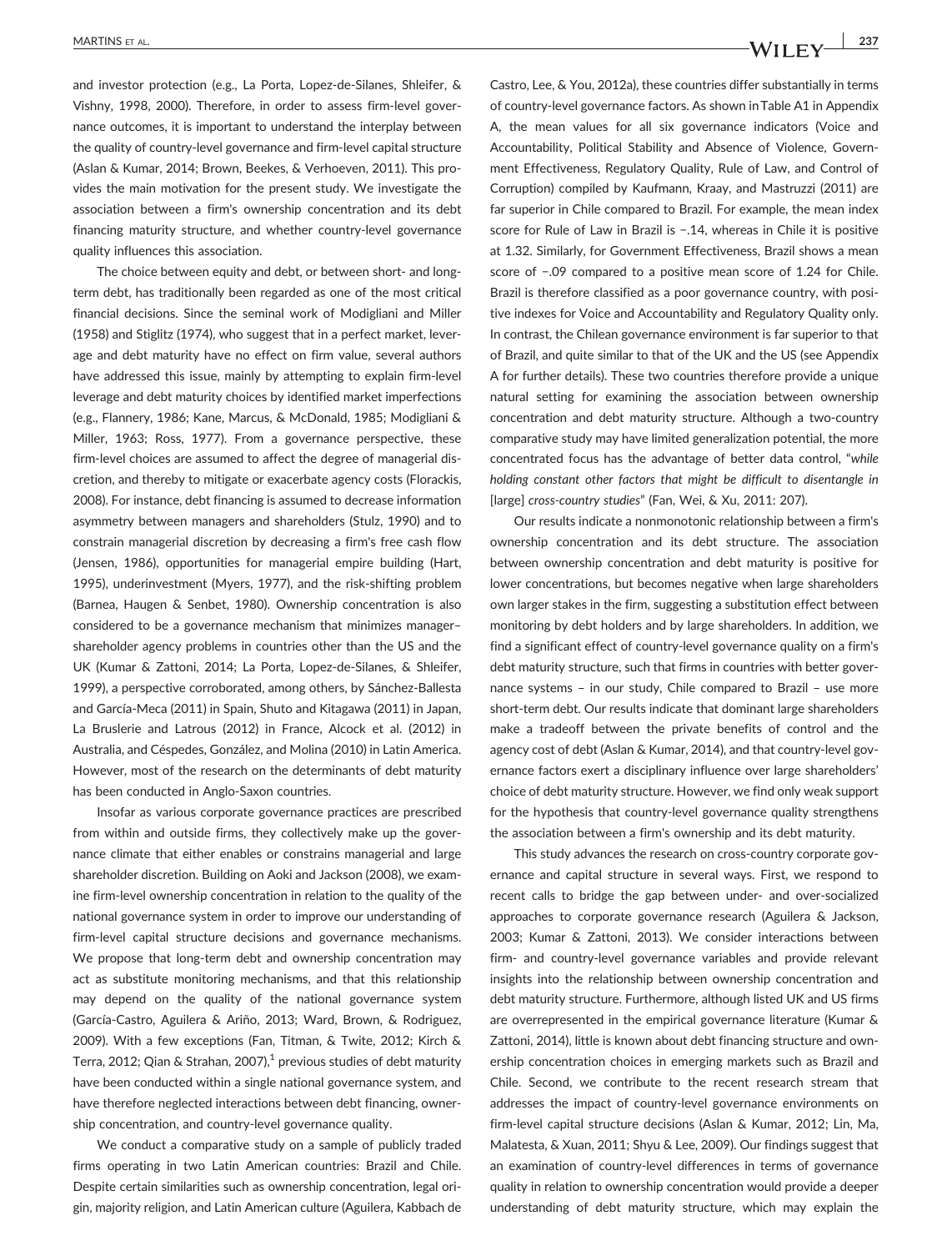inconclusive evidence on these issues to date. Third, we focus on the debt maturity choice – an arguably more appropriate variable than simple leverage (or debt financing) – to investigate the potential substitution effect between monitoring by equity holders and by debt holders (Fan et al., 2012; Kirch & Terra, 2012). Fourth, we examine a large sample of publicly traded firms operating in the two strongest Latin American economies: Brazil and Chile. This provides a rich dataset from countries that have enjoyed rapidly accelerating economies but with significant differences in national governance quality (Aguilera et al., 2012a). We examine several country‐level governance factors (Daniel, Cieslewicz, & Pourjalali, 2012) beyond the legal system, as discussed by La Porta et al. (1998), to obtain a more comprehensive understanding of differences in governance across countries. Fifth, our empirical design allows comparisons with studies by Datta, Iskandar‐Datta, and Raman (2005), García‐Teruel and Martínez‐ Solano (2010), Guney and Ozkan (2005), Jiraporn and Kitsabunnarat (2007), and Marchica (2008), providing new insights into the relationship between debt maturity and ownership concentration in emerging markets.

The remainder of this document is structured as follows. The next section presents the theoretical background and hypotheses, followed by a third section describing the dataset and sample. The fourth section presents and discusses the empirical results, and the final section summarizes the conclusions.

# 2 | THEORETICAL BACKGROUND AND HYPOTHESES

In the words of Shleifer and Vishny (1997: 737), "Corporate governance deals with the ways in which suppliers of finance to corporations assure themselves of getting a return on their investment." At the same time, agency problems within a firm are usually related to managerial discretion over free cash flow and information asymmetry between shareholders, debt holders, and managers (Jensen & Meckling, 1976; Myers, 1977). Firm‐level governance mechanisms are therefore assumed to limit managerial discretion and ensure that managers respect the rights and interests of the firm's suppliers of finance. Accordingly, ownership by large shareholders and debt maturity structure are considered governance mechanisms insofar as they limit managerial discretion (Florackis, 2008; Shyu & Lee, 2009).

Shareholders expect financial decisions such as debt financing to be made with a view to maximizing firm value. Because managers are assumed to have favorable private information about a project's future cash flow, they are expected to avoid locking into long‐term debt and to choose short‐term debt to maximize shareholder value (Barnea et al., 1980; Datta et al. 2005; Jensen, 1986; Jensen & Meckling, 1976; Shyu & Lee, 2009). However, contracting short-term debt implies more frequent outside monitoring by lenders and credit rating agencies. Hence, entrenched managers (or dominant shareholders) may prefer longer-term maturity debt either to avoid scrutiny by outside agents or to increase the consumption of perquisites (Datta et al., 2005; Myers, 2001; Shuto & Kitagawa, 2011). According to financial theories, financial contracting is considered incomplete, because "payouts [to debt holders] occur on the basis of the firm's reported (and verifiable) earnings that differ from actual cash flows because of tunneling [by dominant shareholders]" (Aslan & Kumar, 2012: 2259). Moreover, country‐level governance factors differ in the extent to which they facilitate external monitoring and enforcement of such contracts (Demirgüç & Maksimovic, 1999), and consequently, they differ in the constraints they impose on managerial and large shareholder discretion (Aslan & Kumar, 2014; Jiraporn & Kitsabunnarat, 2007; Schiehll, Ahmadjian, & Filatotchev, 2014). This provides our motivation to further investigate the association between ownership concentration and debt maturity, and whether country‐ level governance quality influences this association. In the next subsections, we develop our research hypotheses.

#### 2.1 | Large shareholders and debt maturity

The theoretical literature on the capital structure–performance relationship begins with Jensen and Meckling (1976). Their analytical model posits that monitoring efforts by large shareholders and debt holders mitigate managers' perquisite consumption and enhance firm value. Whereas large shareholders are assumed to diminish the socalled free-rider problem by closely monitoring management decision making (Demsetz & Lehn, 1985; Shleifer & Vishny, 1997; Zhang, 1998), debt holders are assumed to increase outside monitoring, thereby reducing managerial discretion over a firm's free cash flow (Florackis & Ozkan, 2009; Shyu & Lee, 2009).

The monitoring effect of ownership concentration is explained by the large exposure of large shareholders to unsystematic risk (Zhang, 1998). Similarly, the maturity structure of debt financing is assumed to influence the monitoring strength of debt holders and their ability to constrain agency problems, because as short‐term debt increases, so does the risk of liquidity default<sup>2</sup> (Datta et al., 2005). Therefore, short-term debt is assumed to increase outside monitoring of a firm and consequently reduce managerial discretion over the firm's free cash flow (Jensen, 1986; Shyu & Lee, 2009). Short‐term debt would also increase the likelihood of managerial empire building (Hart, 1995), underinvestment (Myers, 1977), and risk‐shifting problems (Barnea et al., 1980). Accordingly, there may be a (negative) substitution<sup>3</sup> effect between monitoring by debt holders and the proportionate ownership stake held by large shareholders. In other words, there should be a positive association between a firm's ownership concentration and the proportion of its long‐term debt, or debt maturity.

Nevertheless, it is difficult to theorize about the substitutive monitoring effect of debt maturity and large shareholders within the firm's governance structure, because the presence of dominant shareholders also increases the payoff risk for debt holders. The theoretical literature posits that the monitoring incentives of large shareholders depend not just on their presence in the ownership structure but also on their degree of control over the firm, and more importantly, on the deviation between their control and cash flow rights (Hart & Moore, 1998, 1999). To illustrate, Aslan and Kumar (2012) demonstrate that the dominant shareholder's ratio of control‐to‐cash flow rights increases the unconditional probability of default and lowers the debt holder's payoff conditional on a default. It is assumed that a firm's true cash flow is observable only to insiders, which enables controlling shareholders to tunnel, for example, by incurring indirect equity or direct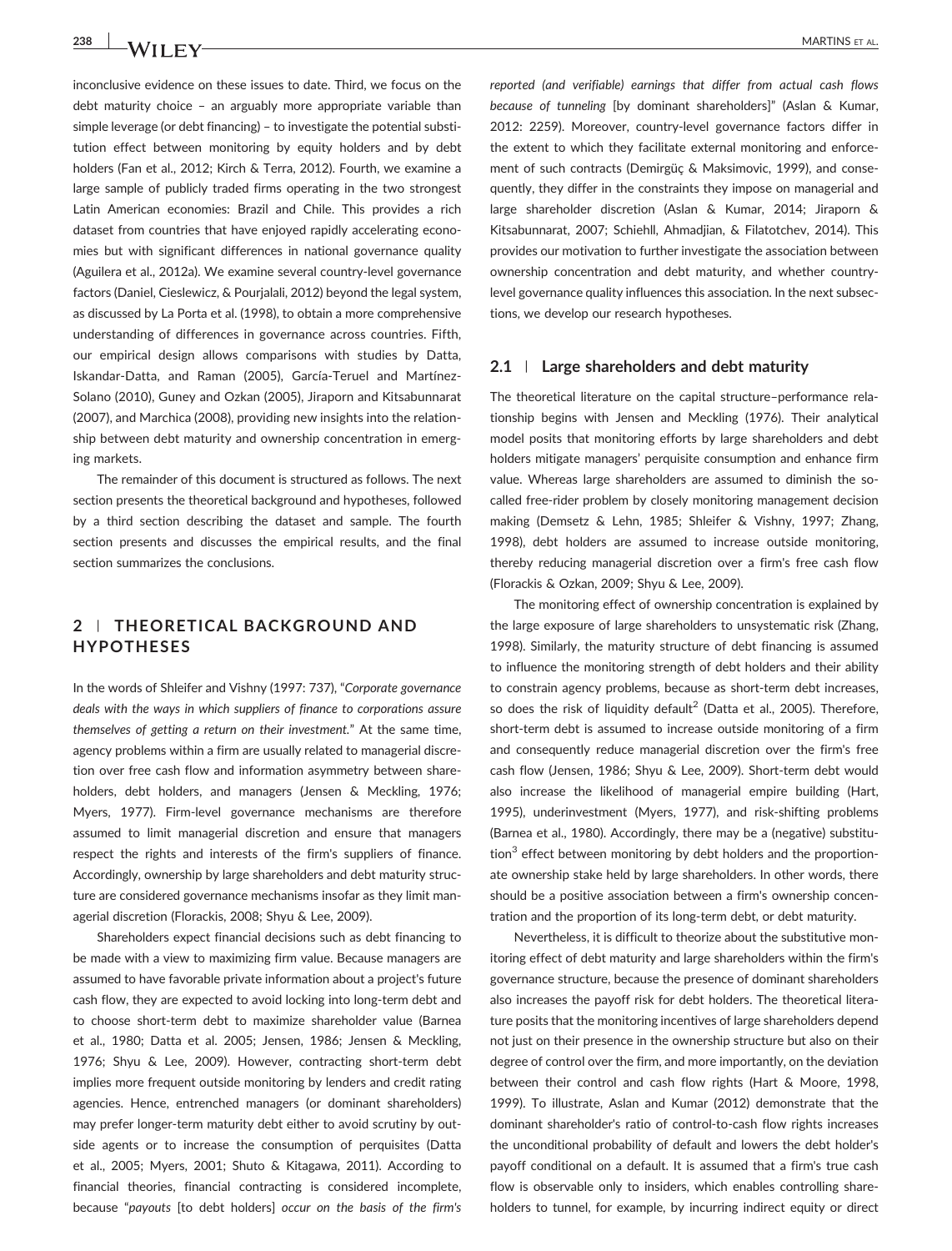personal costs. Large shareholder tunneling can therefore hurt both minority shareholders and debt holders (e.g., Faccio & Lang, 2002; Faccio, Lang & Young, 2001; Huyghebaert & Wang, 2012; Young, Peng, Ahlstrom, Bruton, & Jiang, 2008).

Accordingly, at higher ownership concentration, the association between large shareholdings and debt maturity structure is expected to become negative. Thus, as ownership concentration increases, it initially wields a positive effect on a firm's expected cash flow due to closer monitoring by large shareholders, which produces a negative effect on the default risk. This means that firms have access to longer debt maturity without significantly raising their debt financing costs. However, large shareholdings also create agency risks and increase the default risk for debt holders through potential cash flow diversion into non‐productive investments (tunneling). Consequently, the optimal debt maturity shrinks, because, "If firms with higher control concentration suffer greater agency costs, then dominant shareholders must trade off higher external financing costs with private benefits of control" (Aslan & Kumar, 2012: 2258). Moreover, dominant shareholders can overcome the coordination problem among dispersed shareholders during times of financial distress or bankruptcy restructuring by using optimal bargaining strategies, thus expropriating wealth from creditors for themselves to the detriment of minority shareholders (Aslan & Kumar, 2012).

Outside the US, the empirical evidence on the association between ownership concentration and debt maturity is inconclusive. Arslan and Karan (2006) in a sample of Turkish firms, Shyu and Lee (2009) in a sample of firms listed on the Taiwan Stock Exchange, and García‐Teruel and Martínez‐Solano (2010) in a sample of Spanish firms, find that ownership concentration is positively related to debt maturity. In contrast, Cai, Fairchild, and Guney (2008) in their study of Chinese firms and Deesomsak, Paudyal, and Pescetto (2009) in a multi-country sample find that ownership concentration is inversely related to debt maturity. These inconsistent results could be explained by the fact that, except for García‐Teruel and Martínez‐Solano (2010), previous studies have overlooked the potentially nonmonotonic association between ownership concentration and debt maturity structure.

In light of the above discussion, we propose a nonmonotonic association between ownership concentration and debt maturity. In other words, when the largest shareholder has relatively low ownership, an increase in ownership concentration reduces the risk of cash flow and asset diversion for debt holders due to closer monitoring by large shareholders. Consequently, the debt maturity lengthens. However, as the dominant shareholder's stake increases, so do the expropriation risks for debt holders, and consequently the debt maturity shortens. We therefore expect that in concentrated ownership economies such as Brazil and Chile, a firm's debt maturity (long‐term debt) would initially increase with increasing ownership concentration, but would decrease at higher ownership concentration. This leads to the following hypotheses:

Hypothesis 1a. Ownership concentration is negatively associated with debt maturity in firms with high concentration.

Hypothesis 1b. Ownership concentration is positively associated with debt maturity in firms with low concentration.

## 2.2 | Country-level governance quality

In order to obtain equity or debt financing, firms must commit to contracts that control opportunistic behavior by managers and/or dominant shareholders. Contracts can enable commitment depending on both the firm's characteristics and the strength of country‐level governance factors that affect external monitoring and contract enforcement (Demirgüç & Maksimovic, 1999). Taken together, country‐level governance mechanisms shape the national institutional environment and the strength of firms' external monitoring forces (Judge, Douglas, & Kutan, 2008). Other authors suggest that country‐ and firm‐level governance mechanisms work as intertwined systems to minimize agency problems such as self‐dealing (Aguilera, Filatotchev, Gospel, & Jackson, 2008). Therefore, in this study, we also investigate whether country‐level governance quality influences the association between a firm's ownership concentration and its debt maturity structure.

As discussed above, when large shareholders have excessive control over a firm, they may prefer to generate private benefits of control that are not shared by minority shareholders and debt holders (Barnea et al., 1980; Shleifer & Vishny, 1997). They can engage in either asset substitution (Jensen & Meckling, 1976) or tunneling of the firm's resources (Aslan & Kumar, 2012; Lins, 2003). Differential voting rights structures and pyramid structures are mechanisms that large shareholders can use to increase their control over cash flow rights, which lowers the cost of tunneling and increases the probability of expropriation (Claessens, Djankov, Fan, & Lang, 2002). In this way, large shareholders with significant equity stakes and the resulting influence over a firm's managerial decisions can use various means, combined with opaqueness, to achieve asset substitution and tunneling at the same time. More importantly, the loss in firm value that is borne by a large shareholder is inversely proportional to the difference between that shareholder's control and cash flow rights, which further increases the severity of expropriation.

Crossland and Hambrick (2007) suggest that country‐level governance quality can both constrain and enable managerial and large shareholder discretion. According to La Porta et al. (1998: 1114), "The differences in legal protections of investors might help explain why firms are financed and owned so differently in different countries." These authors provide evidence that high‐quality legal systems (e.g., legal protection for investors in the US) encourage dispersed ownership. In contrast, low‐quality legal systems (such as those in Latin America) encourage concentrated ownership. Aoki and Jackson (2008) argue that country‐ and firm‐level governance practices interact, and that national‐ and firm‐level governance mechanisms show diverse relationship patterns. Additionally, Daniel et al. (2012) empirically demonstrate that firm‐level governance practices are related to the country's institutional environment, while Lins (2003) shows that the impact of large shareholders on firm valuation is significantly influenced by the country's shareholder protection mechanisms. We contend that the effect of ownership concentration on debt maturity can be better understood by examining the concurrent disciplinary role of country‐level governance quality in restraining large shareholder agency costs. From a debt holder perspective, what matters most is not what generates agency costs, but whether the behavior of dominant large shareholders increases a firm's default risk. Thus,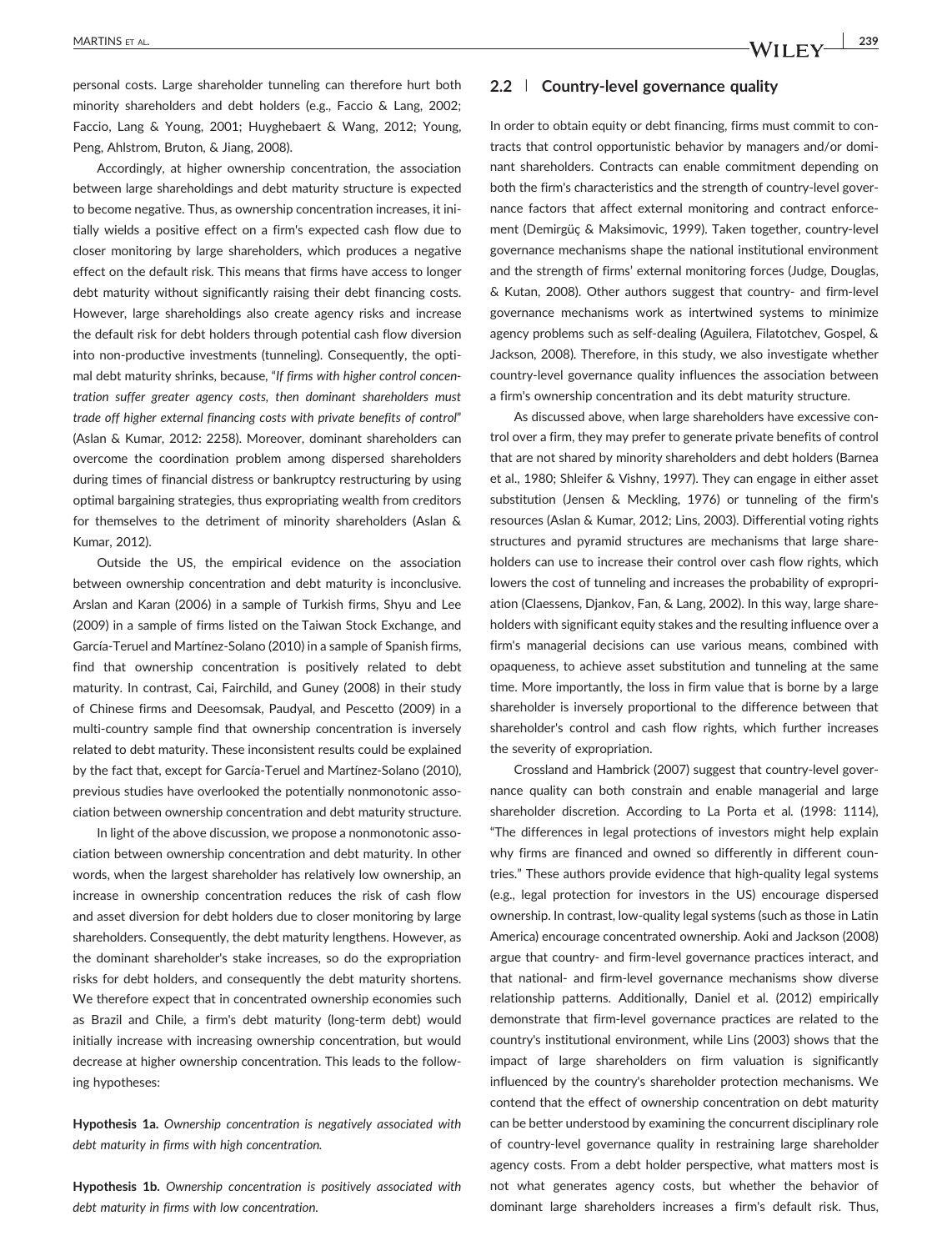country‐level governance quality can influence the debt maturity structure for a number of reasons. Strong creditor rights provide creditors with more power in bankruptcy situations: creditors are more likely to force repayment, take collateral, and gain control of borrowers' assets in case of bankruptcy, thereby reducing the default risk (Diamond, 1991). Strong country‐level governance mechanisms also impose higher expropriation costs on dominant shareholders, thereby reducing a firm's likelihood of taking excessive risks or using asset substitution (Acharya, Amihud, & Litov, 2011; Aslan & Kumar, 2012).

Consistent with the above discussion, we propose that country‐ level governance quality exerts pressure on firms with large shareholders to trade off the benefits of control against the cost of shorter debt maturity (Aslan & Kumar, 2014; Schiantarelli & Sembenelli, 1997). More specifically, the strength of a country's governance system would enforce rules that protect debt holders. Consequently, firms with high benefits of control, as in Brazil and Chile, would use debt with shorter repayment periods in order to benefit from frequent monitoring by debt holders. We therefore expect an inverse association between the quality of a country's governance system and firms' debt maturity structures. Moreover, good‐quality country‐level governance imposes higher expropriation costs, limits the power of controlling shareholders over firms, and increases the extent to which large shareholders can be monitored by the financial market, and more specifically, by debt holders (Aslan & Kumar, 2012). Accordingly, we contend that the negative effect of the strength of a country's governance system on firms' debt maturity structures is stronger in firms with high benefits of control (high ownership concentration). This leads to the following hypotheses:

Hypothesis 2a. The quality of country-level governance is negatively associated with debt maturity.

Hypothesis 2b. In firms with high ownership concentration, the negative association between the quality of country‐level governance and debt maturity is stronger.

# 3 | RESEARCH METHODS

#### 3.1 | Sample

Our sample consists of publicly traded firms operating in Brazil and Chile, the two strongest Latin American economies. Although their financial development has been similar, their national governance practices show some important distinctions (Aguilera et al., 2012a). For instance, both Brazil and Chile are emerging economies, and they share the same French legal origin (La Porta et al., 1998), the same Catholic religion (Djankov, McLiesh, & Shleifer, 2007), and a great part of their Latin American culture and history (Aguilera et al., 2012a). Their governance systems are classified as "emerging" (Judge et al., 2008), and the typical large shareholders consist of a family (Weimer & Pape, 1999). In addition, and more relevant to our study, the typical firm has a highly concentrated ownership structure.

Chile has the highest governance standards in Latin America. Appendix A shows that Chile's national governance practices are comparable to those of the US and UK, with effective enforcement of corporate laws that protect shareholders from expropriation by management and large shareholders. In the period 2008–2013, Chile's mean for our governance index is 1.30, compared to the US at 1.39 and the UK at 1.55. At .02, Brazil trails far behind. A similar pattern is seen for each of the six indicators that make up our aggregated governance index. On Control of Corruption and Regulatory Quality, Chile scores higher than even the US. In contrast, Brazil's laws, regulations, and governance codes are either in development or ineffectively enforced (Schiehll, Terra, & Victor, 2013). The Heritage Foundation considered Brazil the 118th freest economy in 2015, with Chile coming seventh (Miller & Kim, 2015). According to the World Bank, Chile has a stable economy, consolidated by a floating exchange rate and fiscal discipline policies, whereas Brazil has only recently attracted international investors (United Nations Conference on Trade and Development, 2013). Zervos (2004) found a similar total cost of domestic debt issuances between Brazil and Chile (2.39 percent and 2.74 percent of the issue size, respectively), but greater cost of domestic equity issuance in Brazil (4.39 percent) than in Chile (1.62 percent). In addition, Nenova (2003) and Dyck and Zingales (2004) found higher private benefits of control in Brazil than in Chile. Nenova (2003) found similar percentage points (roughly 23 percent) but extremely higher t‐statistics in Brazil (12.5585) than in Chile (1.6466), which suggests a substantial economic significance of benefits of control for firms in Brazil. More notably, Dyck and Zingales (2004) obtained an outstanding 65 percent of Brazilian firms' market value as an estimate of the private benefits of control (the highest of the entire sample), versus around 18 percent for Chile.

We therefore contend that Brazil and Chile provide a unique natural setting for examining our research hypotheses on the interplay between country- and firm-level governance mechanisms, more specifically, debt maturity and ownership concentration. Chile has the strongest national governance practices in Latin America – a "well developed" national governance system – whereas Brazil has the largest Latin American economy but governance practices that are still evolving, and its national governance system is considered "underdeveloped" (Schiehll et al., 2013). A further advantage of focusing on these two Latin American countries is that we can better control for variations in certain primary environmental factors – in this case, variables that capture the quality of national governance – while keeping constant a range of other, equally important country‐level factors – such as culture, development level, legal origin, and history – that could potentially blur the investigated associations (Schiehll & Martins, 2016).

We select the period from 2008 to 2013 for our analysis due to the availability of data on variables that capture ownership concentration in Chilean firms. We consider data on firm‐level financial variables such as debt maturity and ownership concentration taken from Economática (Brazil) and Superintendencia Valores y Seguros (Chile). Due to their specific accounting practices and special arrangements for accessing foreign capital, we exclude firms operating in the finance, insurance, and funds industries.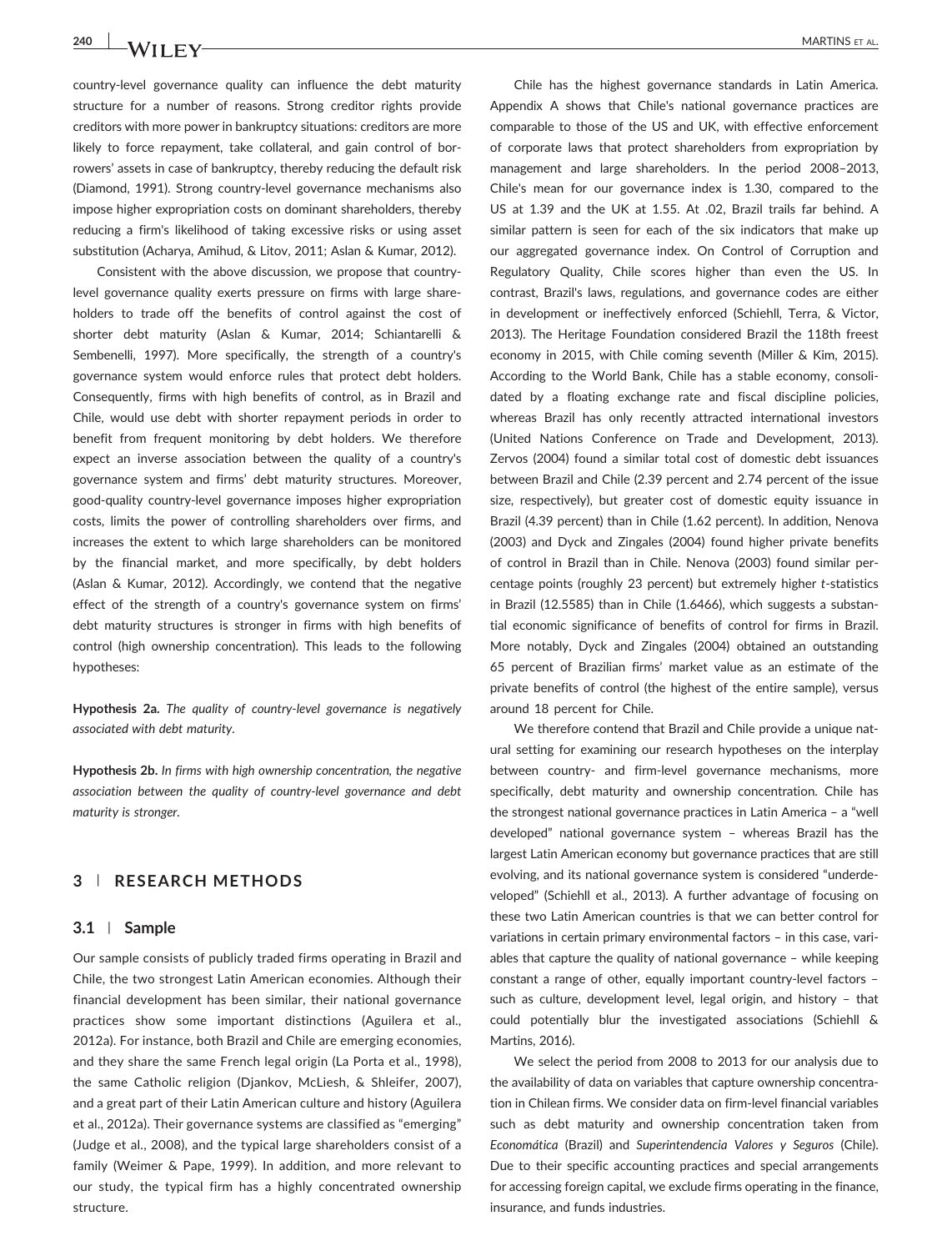Our sample is representative of listed (large and more liquid) Brazilian and Chilean firms. In Table 1 we compare the market value of the sample firms with national market indexes for the two countries, demonstrating that the sample is representative in terms of market value. Although long‐term resources are less available in emerging than in developed economies (Fan et al., 2012; Kirch & Terra, 2012), both listed and private firms in Brazil and Chile have growing access to international capital markets (Fostel & Kaminsky, 2008). We perform winsorization at the 1 percent level in both tails to minimize the effect of outliers. The result is an unbalanced panel dataset with 1,382 firm‐year observations for publicly traded firms operating in Brazil and Chile.

## 3.2 | Variable measurement

#### 3.2.1 <sup>|</sup> Debt Maturity (DebtM)

In line with Alcock, Finn, and Tan (2012), Antoniou, Guney, and Paudyal (2006), Cai et al. (2008), Fan et al. (2012), García‐Teruel and Martínez‐Solano (2010), and Kirch and Terra (2012), we use the ratio of long-term debt to total debt as a measure of debt maturity. Table 2 shows that the mean DebtM for the period under study is around .627. Note that some firms in the sample use almost no long‐ term debt, whereas others use almost 100 percent. Table 2 also shows that the use of long‐term debt increases by roughly 7 percent from 2008 to 2013. This may be due to the economic uncertainty following the financial crisis of 2007–2008, which shrank the long‐term debt in the first years of our analysis.

Furthermore, Table 2 shows that firms with dual‐voting shares use 2 percent less long‐term debt than single‐class firms do. This preliminary evidence supports our first hypothesis, that ownership concentration and long‐term debt are negatively related due to the tradeoff made by controlling shareholders. Because the issuance of limitedvoting shares potentially generates divergence between cash flow and control rights, firms with dual‐voting shares are expected to use

#### TABLE 1 Sample Representativeness in Terms of Market Value

|                  | Companies in the sample<br>and in the market index | Market index | <b>Difference</b> | p-value |
|------------------|----------------------------------------------------|--------------|-------------------|---------|
| Panel A - Brazil |                                                    |              |                   |         |
| 2008             | \$6,337.34                                         | \$7,702.32   | $-$1,364.98$      | .643    |
| 2009             | \$14,338.88                                        | \$17,248.54  | $-$2,909.66$      | .639    |
| 2010             | \$15,965.45                                        | \$19,044.22  | $-$ \$3,078.77    | .660    |
| 2011             | \$12,771.54                                        | \$14,923.22  | $- $2,151.68$     | .666    |
| 2012             | \$13,232.19                                        | \$15,389.92  | $-$ \$2,157.73    | .657    |
| 2013             | \$11,041.59                                        | \$13,022.58  | $-$1,980.99$      | .611    |
| <b>Total</b>     | \$12,322.84                                        | \$14,609.63  | $-$2,286.79$      | .278    |
| Panel B - Chile  |                                                    |              |                   |         |
| 2008             | \$2,552.25                                         | \$2,540.70   | \$11.55           | .987    |
| 2009             | \$4,721.39                                         | \$4,695.11   | \$26.28           | .984    |
| 2010             | \$6,723.03                                         | \$6,945.73   | $-$ \$222.70      | .904    |
| 2011             | \$4,946.67                                         | \$5,241.14   | $-$ \$294.47      | .819    |
| 2012             | \$5,663.42                                         | \$5,839.76   | $-$176.33$        | .903    |
| 2013             | \$4,696.13                                         | \$4,894.10   | $-$197.97$        | .878    |
| <b>Total</b>     | \$4,891.61                                         | \$5,040.06   | $-$148.45$        | .791    |

less long-term debt. (Chilean dual-class companies appear to use more long-term debt, contradicting our proposal. However, we should underscore that they represent only 18 firms in our sample.)

#### 3.2.2 <sup>|</sup> Ownership Concentration (Own)

We use a similar approach to that used by Faccio and Lang (2002) to capture the focal firms' ownership concentration (Own). First, we measure cash flow rights concentration by the total percentage of shares held by the firm's largest shareholder. In firms with dual-voting shares, which are prevalent in Brazil, this measure considers the number of the largest shareholder's voting shares plus the number of that shareholder's limited‐voting shares (if any) divided by the firm's total number of outstanding shares. This variable captures the cash flow ownership (i.e., cash flow rights) by the firm's largest shareholder (CFR). Hoi and Robin (2010) and Schiehll et al. (2013) use a similar approach. Second, we measure the extent of the largest shareholder control rights (CR) over the focal firm's equity using the ratio of the number of voting shares owned by the largest shareholder to the total number of voting shares issued by the focal firm. This variable is assumed to capture the effective corporate control over the focal firm, or the decision power, held by the largest shareholder.

For both our ownership concentration variables (CFR and CR), we create dummy variables to classify our sample firms as having lower (DL) or higher (DH) ownership concentration. Similar to Aslan and Kumar (2012) and Claessens et al. (2002), we use a 20 percent threshold to classify firms as having a controlling shareholder. The variable DL is a dummy that equals 1 when the average equity stake of the firm's largest shareholder is below 20 percent, and DH is a dummy that equals 1 when the average equity stake of the firm's largest shareholder is above 50 percent, during the period under analysis. The 50 percent threshold for DH is selected because above that, the largest shareholder obtains undisputed decision‐making power over the firm.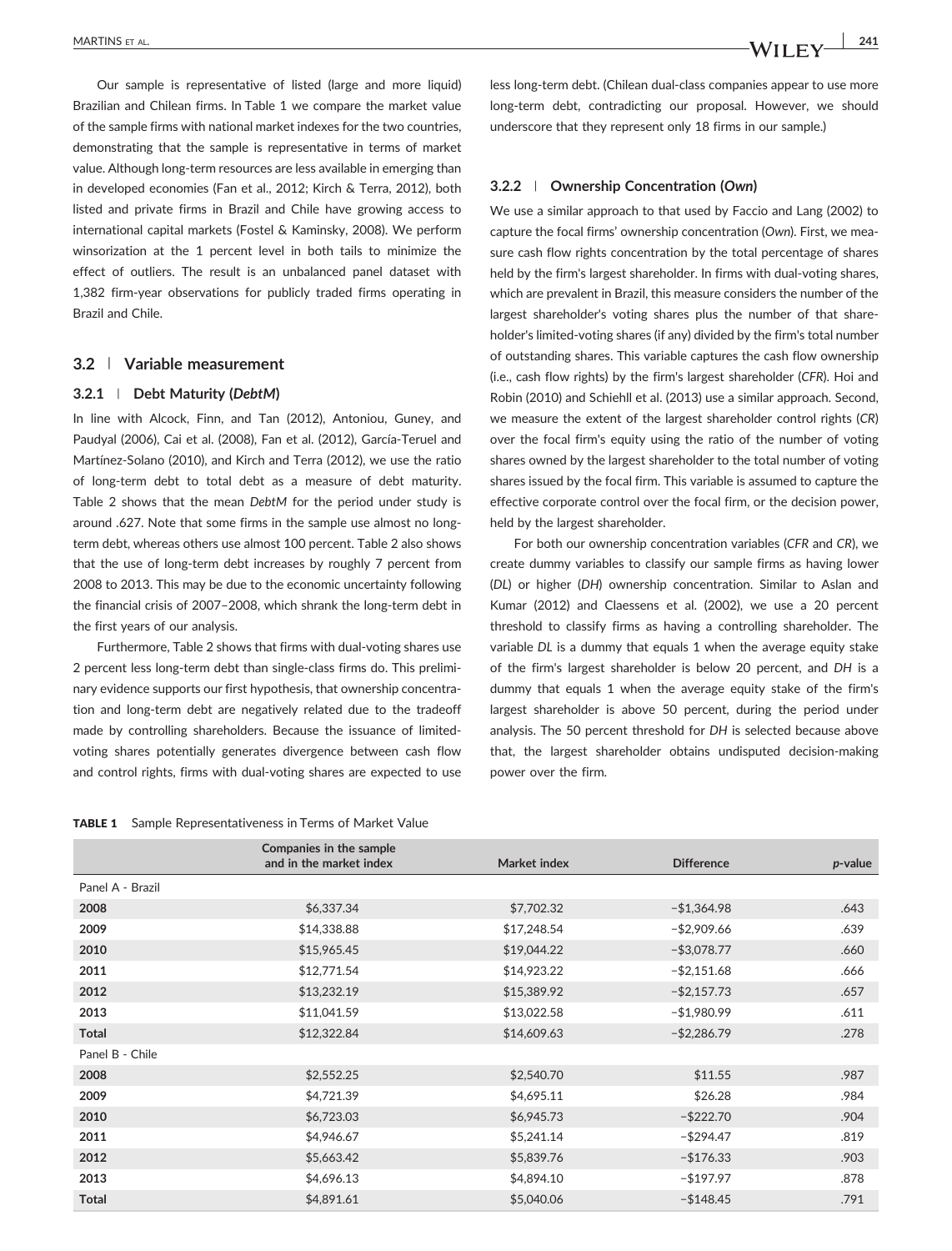| 242<br>__<br>$\sqrt{ }$ | MARTIN'<br>- 1 |
|-------------------------|----------------|
| . .                     |                |

| Subsample                                | Minimum | Mean | Median | <b>Maximum</b> | <b>SD</b> | Obs. |
|------------------------------------------|---------|------|--------|----------------|-----------|------|
| By year                                  |         |      |        |                |           |      |
| 2008                                     | .000    | .588 | .639   | 1.000          | .286      | 186  |
| 2009                                     | .000    | .600 | .660   | .997           | .286      | 205  |
| 2010                                     | .000    | .638 | .690   | 1.000          | .255      | 186  |
| 2011                                     | .000    | .630 | .713   | 1.000          | .276      | 237  |
| 2012                                     | .000    | .627 | .709   | 1.000          | .276      | 289  |
| 2013                                     | .000    | .659 | .737   | 1.000          | .265      | 279  |
| <b>Total</b>                             | .000    | .626 | .702   | 1.000          | .274      | 1382 |
| By country                               |         |      |        |                |           |      |
| <b>Brazil</b>                            | .000    | .626 | .693   | 1.000          | .268      | 1149 |
| Chile                                    | .000    | .630 | .742   | 1.000          | .307      | 233  |
| <b>Total</b>                             | .000    | .626 | .702   | 1.000          | .274      | 1382 |
| Single- vs. dual-class shares            |         |      |        |                |           |      |
| Single-class                             | .000    | .637 | .707   | 1.000          | .270      | 794  |
| Dual-class                               | .000    | .612 | .689   | 1.000          | .280      | 588  |
| <b>Total</b>                             | .000    | .626 | .702   | 1.000          | .274      | 1382 |
| Single- vs. dual-class shares by country |         |      |        |                |           |      |
| <b>Brazil &amp; Single-class</b>         | .000    | .642 | .696   | 1.000          | .252      | 579  |
| <b>Brazil &amp; Dual-class</b>           | .000    | .609 | .688   | 1.000          | .282      | 570  |
| Chile & Single-class                     | .000    | .624 | .741   | 1.000          | .314      | 215  |
| Chile & Dual-class                       | .298    | .705 | .776   | .918           | .202      | 18   |
| <b>Total</b>                             | .000    | .626 | .702   | 1.000          | .274      | 1382 |

a Measured as long‐term debt ÷ total debt.

We also created dummy variables to represent the largest shareholder's identity. Firms whose largest shareholder is either an individual or another firm with the name of an individual are classified as family-owned (Fam). Firms with a financial institution (Fin) as the largest shareholder were identified by the following terms: "bank," "fund," "investment group," "private equity partners," "asset management," or other financial‐related terms (in Portuguese or Spanish). When the largest shareholder is the government, a state, or a province of either Brazil or Chile, the firm is classified as state‐owned (State).

Data for these variables are taken from two sources. Panel data on common (voting) and preferred (limited‐voting) shares for the Brazilian firms are taken from Economatica.<sup>4</sup> Ownership panel data for Chilean firms, including common (voting) and preferred (limited‐voting) shares, are hand-collected from Superintendencia Valores y Seguros<sup>5</sup> (SVS), the equivalent of the US Securities and Exchange Commission (SEC). This database contains ownership data from 2008 onward. Consequently, our panel data start in 2008.

#### 3.2.3 <sup>|</sup> Country‐level Governance Quality (CGQ)

In line with Daniel et al. (2012) and Kirch and Terra (2012), data are collected from the Governance Indicators Dataset to capture the overall quality of national governance for the two countries. The Governance Indicators Dataset contains six aggregate indicators of country‐level governance quality: Voice and Accountability, Political Stability and Absence of Violence, Government Effectiveness, Regulatory Quality, Rule of Law, and Control of Corruption. Using a similar approach to that used by Kirch and Terra (2012) and Lensink, Meesters, and

Naaborg (2008), we conducted a factor analysis to consolidate the effects of the six indicators (i.e., variables) into a combined indicator. Appendix A presents details on the six indicators, the factor loadings, and measurement reliability. Because most of the previous debt maturity research has been conducted in the UK and the US, Appendix A also presents UK and US national governance data for comparison with Brazil and Chile. Table A1 in Appendix A shows that Chile's governance quality is very similar to that of the UK and the US, and far superior to that of Brazil.

Three main reasons justify our use of a combined indicator to capture country‐level governance quality. First, the governance indicators, as developed by Kaufmann et al. (2011), are time varying, whereas other indicators (e.g., those developed by Djankov, La Porta, Lopez‐ de‐Silanes, & Shleifer, 2008; La Porta, Lopez‐de‐Silanes, Shleifer, & Vishny, 2002), although widely used, are time constant.<sup>6</sup> Because we use a panel dataset from a more recent period (2008–2013), we believe that Kaufmann et al.'s indicators are more suitable for our investigation. Second, the indices developed by La Porta et al. (1998) and La Porta et al. (2002) focus on investor protection laws. Brazil and Chile as well as most Latin American countries have civil law systems. We contend that indices that address a country's legal code alone would not effectively capture country‐level governance differences between Brazil and Chile (Schiehll & Martins, 2016). In addition, we believe that Kaufmann et al.'s (2011) six indicators measure complementary aspects of national legal enforcement. Thus, by combining them, we can better capture country‐level factors that together ensure shareholder and creditor rights. Third, the governance systems of Brazil and Chile have undergone significant improvements in the last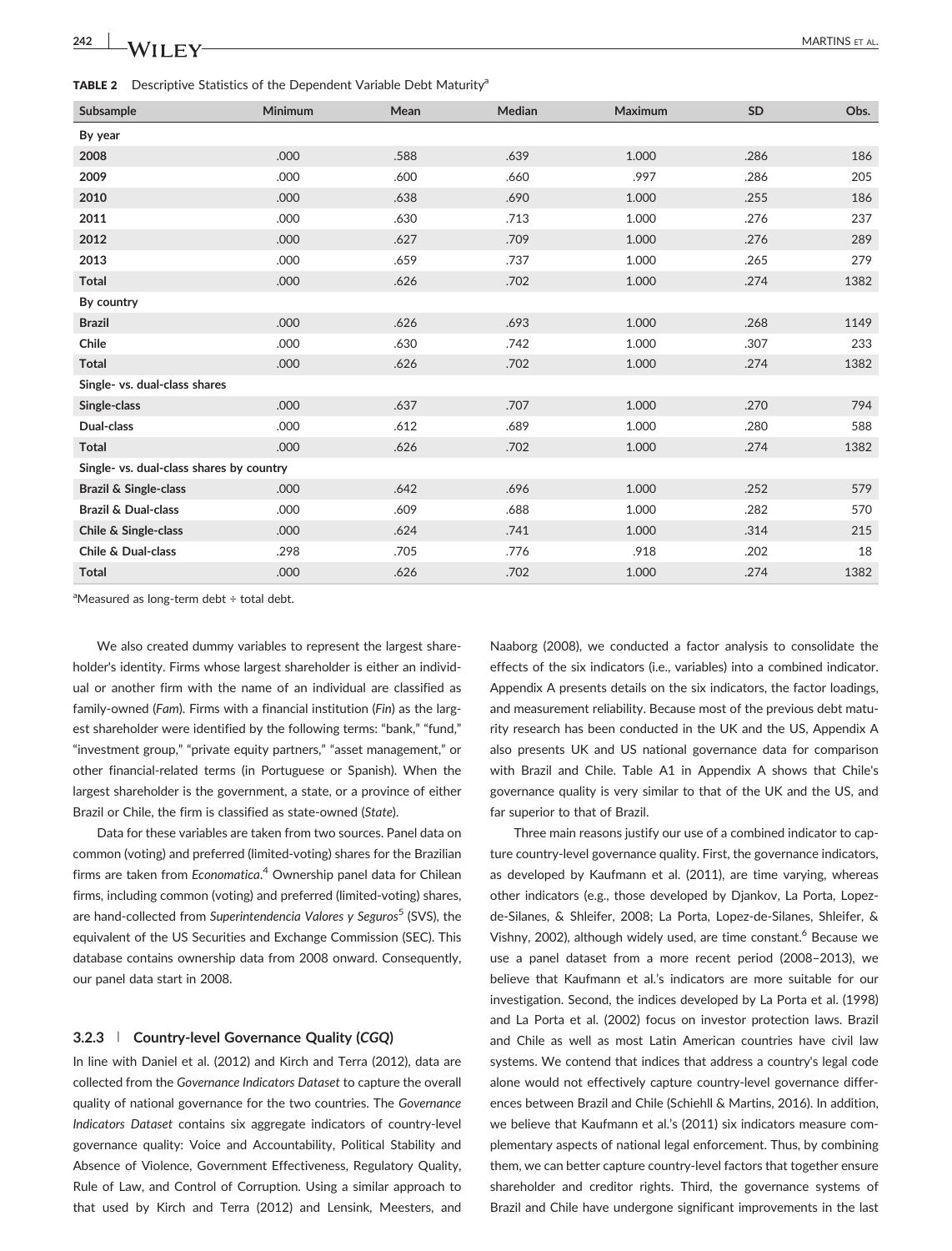decade (e.g., Aguilera et al., 2012a), which would not be captured by an index based solely on the country's legal system. Examples include the "New Market" special listing section of the São Paulo Stock Exchange (BM&FBovespa) and the amendments to the Brazilian Corporate Law (more details in Aguilera, Desender, & Kabbach de Castro, 2012b; Schiehll et al., 2013).

## 3.2.4 | Control Variables

Consistent with the governance and corporate finance literature, we control for several firm‐ and country‐level characteristics that may contribute to explain firms' debt maturity. According to Barclay, Marx, and Smith (2003), all capital structure decisions (concerning leverage and debt maturity) are made jointly. Therefore, following Barclay et al. (2003), we include leverage (Lev) and debt maturity (DebtM) on the right side of the equation with one lag time. We treat both variables as endogenous.

Brick and Ravid's (1985) analytical model suggests that the debt maturity structure and the term structure of interest rate (Sprd) are positively related. Borrowers prefer to increase the current value of a debt's interest tax shield in order to increase firm value. Because long‐ term debt is assumed to increase current tax shields, we expect a positive association between DebtM and Sprd. Similar to Antoniou et al. (2006), Barclay and Smith (1995), and Guedes and Opler (1996), we measure Sprd as the difference between the yield on a 10‐year and a 3‐month government bond at the year‐end for all years in our panel dataset. We draw on two data sources: the OECD (2015) for Chilean firms and the Brazilian National Treasure database for Brazilian firms.

The literature also suggests that firms will lengthen their debt maturity if the expected tax shield is substantial. We therefore expect a firm's tax rate (Tax) to be positively related to the proportion of its long-term debt. Consistent with Guedes and Opler (1996), we use the ratio of taxes paid to total assets to measure the expected Tax.

A firm's growth opportunities (GrOpp) also play a role in the debt maturity structure (Schiantarelli & Sembenelli, 1997). Assuming that growth opportunities lead to higher information asymmetry, firms may prefer to use short-term debt in order to signal good future prospects to the market. We therefore expect firms' growth opportunities to be negatively associated with DebtM. In line with Antoniou et al. (2006), Datta et al. (2005), and Kirch and Terra (2012), we use the firm's market-to-book ratio to measure GrOpp.

We measure firm size (Size) by the natural logarithm of sales revenues. Because larger firms tend to disclose more and are followed more closely by financial analysts, which in turn facilitates access to debt financing (e.g., Antoniou et al., 2006; Kirch & Terra, 2012; Scherr & Hulburt, 2001), we expect a positive association between Size and DebtM.

To assess a firm's earnings quality, we measure its financial information opacity (InfOp). The accounting literature recognizes the potential for opportunistic managerial behavior in earnings management. Low earnings management (greater transparency) facilitates external monitoring of the firm by shareholders, financial analysts, and debt holders. We use Dechow and Dichev's (2002) approach to measure earnings quality. Thus, the residuals reflect the portion of changes in a firm's working capital that is not explained by its cash flow realizations. Higher variability in these residuals means low earnings quality, or greater information InfOp, which is expected to be negatively associated with DebtM.

The liquidity risk (Liq) is related to the probability that a firm is unable to access external refinancing due to cash flow or liquidity problems (Diamond, 1991). Similar to Antoniou et al. (2006), Guney and Ozkan (2005), and Terra (2011), we measure Liq as the ratio of current assets to total assets. We assume that firms that expect their future cash holdings to deteriorate would prefer to borrow long‐term to avoid frequent renegotiations. We therefore expect a negative association between Liq and DebtM.

Using Emery's (2001) analytical model, we control for asset maturity (AMat), measured as the ratio of net fixed assets to depreciation (Shyu & Lee, 2009). We assume that firms match their debt maturity structure to their assets in order to minimize overall costs. We therefore expect a positive association between AMat and DebtM.

According to the pecking order hypothesis (Myers & Majluf, 1984), information asymmetry leads managers to initially prefer to use internal resources, followed by external resources. Thus, if a firm is consistently profitable over time, the portion of third‐party capital should be mostly trade credit, which is a short-term debt component (Kirch & Terra, 2012). Additionally, if transaction costs are positive, performing firms should prefer short-term debt in order to intentionally send a signal to investors about future improvements in the firm's quality (Flannery, 1986). In sum, profitability is either a source of internal capital or a signal that poor‐quality firms cannot mimic. Both explanations suggest a negative relationship between profitability and DebtM. Similar to Fan et al. (2012), we use the firms' return on assets (ROA) as a proxy for profitability.

## 3.3 | Regression model

A major concern in governance research is the potential reverse causality between dependent and independent variables, in our case, a firm's ownership concentration and its debt financing choices (Alcock et al., 2012; Brown et al., 2011). Arguably, shareholders can compensate for weak investor protection by increasing their stakes in firm ownership, as discussed by La Porta et al. (1999). Therefore, we treat ownership concentration as endogenous in our modeling.

In order to test the hypotheses concerning the debt maturity decision, we estimate the following baseline dynamic panel data models: For hypotheses 1a and 1b:

$$
DebtM_{it} = \beta_0 + \alpha_1 DebtM_{it-1} + \alpha_2 Own_{it-1} + \alpha_3 DL_{i}
$$
  
+  $\alpha_4 DL_i * Own_{it-1} + \alpha_5 CGQ_{ct} + \sum_{k=1}^{K} \alpha_{6+k} X_{ikt}$   
+  $\sum_{l=1}^{L} \alpha_{6+k+l} Z_{ilt} + \varepsilon_{it}$  (1)

where Own refers to ownership concentration, as measured by either CFR or CR, and lagged by one time period due to endogeneity and reverse causation concerns. CGQ refers to our country‐level governance quality factor for country c, where c is either Brazil or Chile. DL is a dummy variable for firms with low ownership concentration. X is a set of predetermined variables and Z is a set of exogenous variables.7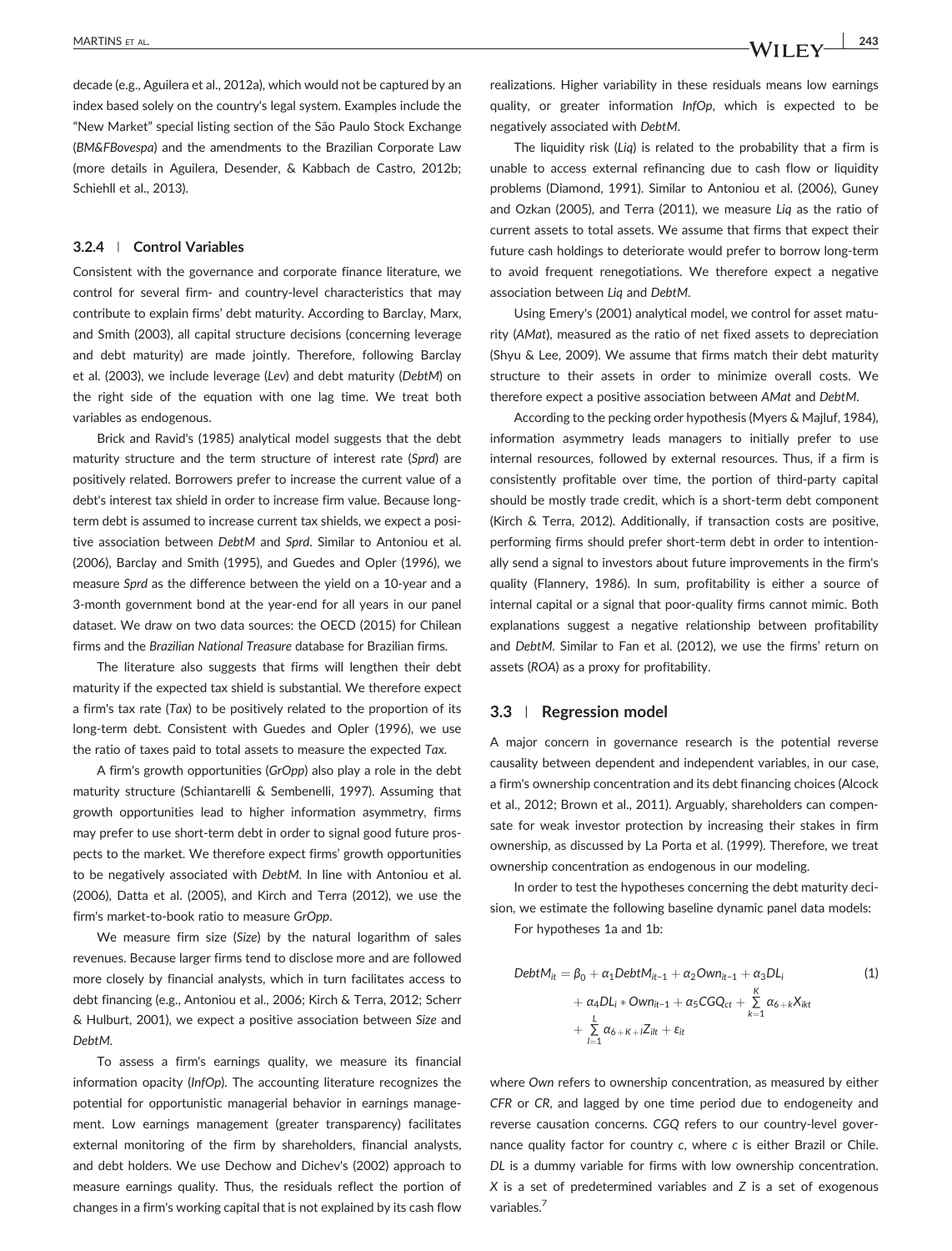Holding other things constant, the marginal effect of Own on DebtM is given by:

$$
\frac{\partial DebtM_{it}}{\partial Own_{it-1}} = \alpha_2 + \alpha_4 DL_i \tag{2}
$$

That is, the sensitivity of DebtM to Own is  $\alpha_2 + \alpha_4$  for firms with lower ownership concentration ( $DL = 1$ ) and simply  $\alpha_2$  for firms with high ownership concentration ( $DL = 0$ ). According to Hypotheses 1a and 1b, we expect this effect to be negative and significant when  $DL = 0$ but positive and significant when  $DL = 1$ .

Similarly, for Hypotheses 2a and 2b:

$$
DebtM_{it} = \beta_0 + \alpha_1 DebtM_{it-1} + \alpha_2 Own_{it-1} + \alpha_3 CGQ_{ct} + \alpha_4 DH_i
$$
 (3)  
+ $\alpha_5 DH_i * CGQ_{ct} + \sum_{k=1}^K \alpha_{6+k} X_{ikt} + \sum_{l=1}^L \alpha_{6+k+l} Z_{ilt} + \varepsilon_{it}$ 

where DH is the dummy variable for firms with high ownership concentration and the remaining variables are the same as for equation 1).<sup>8</sup>

Holding other things constant, the marginal effect of CGQ on DebtM is given by:

$$
\frac{\partial DebtM_{it}}{\partial CGQ_{ct}} = \alpha_3 + \alpha_5 DH_i \tag{4}
$$

That is, the sensitivity of DebtM to CGQ is  $\alpha_3 + \alpha_5$  for firms with high ownership concentration ( $DH = 1$ ) and simply  $\alpha_3$  for firms with low ownership concentration (DH = 0). According to Hypotheses 2a and 2b, we expect this effect to be negative and significant when  $DH = 0$  but negative and significant as well as greater when  $DH = 1$ .

Note that we use dummy variables to test for a nonmonotonic effect of ownership concentration on debt maturity instead of a more conventional nonlinear specification, for two reasons: first, the hypotheses make a clear distinction between low and high ownership concentration, which is captured by either the control rights (CR) or cash flow rights (CFR) of the largest shareholder; and second, a nonlinear specification, such as a quadratic term, would impose too much structure on the data for a functional form that is essentially unknown. Our use of a dummy variable yields qualitatively similar estimates, but with the advantage of more intuitive and directly interpretable results (for more details, see Berlemann, Enkelmann & Kuhlenkasper, 2015; Fahrmeir, Kneib, Lang, & Marx, 2013). Nevertheless, for comparison purposes, we also report the results using a simple quadratic specification.

We estimate equations 1 and 3) using a generalized method of moments (GMM) procedure called the system (SYS) GMM estimator developed by Arellano and Bover (1995) and Blundell and Bond (1998) and operationalized by Roodman (2009b). In order to avoid the instrument proliferation problem, we "collapse" the instrument matrix, as explained by Roodman (2009a). This method has several advantages over alternative estimation approaches: it is more efficient, consistent, and asymptotically normal, and it reduces the finite sample bias. It is also robust to measurement errors in the regressors, which is of particular interest for the investigation at hand. In short, it is eminently suitable for dealing with endogeneity stemming from measurement errors, omitted variables, feedback effects, or simultaneity (Blundell & Bond, 1998; Blundell, Bond, & Windmeijer, 2000). A

further advantage is that it can incorporate time‐invariant measures. This allows the inclusion of country, industry, and year dummies as well as our information opacity measure (a time-invariant variable, discussed below). No other method based on first‐difference instruments would allow including these variables.

## 3.4 | Univariate analysis

Table 3 presents the descriptive statistics. Note the high ownership concentration for both countries. On average, the largest shareholder holds sway over 49 percent of the control rights in Brazilian firms and 44 percent in Chilean firms, with 40 percent and 44 percent of the cash flow rights, respectively. To compare, the average ownership concentration is about 43 percent in Arslan and Karan's (2006) sample of Turkish firms and about 32 percent in García‐Teruel and Martinez‐ Solano's (2010) sample of Spanish firms. Our Brazilian and Chilean data are therefore consistent with previous studies in emerging markets and civil law countries.

Additionally, Table 3 shows that, on average, Brazilian firms are more leveraged, pay more taxes, are larger, hold larger portions of current assets, have shorter asset maturity, and operate under higher information opacity than Chilean firms. Table 3 shows that the CGQ factor is substantially higher in Chile (about 1.3) than in Brazil (only .02). In addition, no discernible differences are seen in performance, growth opportunities, or term spread.

Table 4 presents the correlations between the variables. As expected, CR and CFR are positively correlated, but the correlation is less than one (.82), suggesting a small deviation from the one‐share‐ one‐vote rule. Given that all the remaining variables show low intercorrelations, major collinearity problems are not expected.

#### TABLE 3 Descriptive Statistics

|              | <b>Mean Brazil</b> | <b>Mean Chile</b> | <b>Difference</b> | Difference (p-value) |
|--------------|--------------------|-------------------|-------------------|----------------------|
| <b>DebtM</b> | .626               | .630              | $-.005$           | .818                 |
| <b>CR</b>    | .490               | .444              | .046              | .010                 |
| <b>CFR</b>   | .398               | .439              | $-.041$           | .012                 |
| Lev          | .416               | .360              | .056              | .000                 |
| <b>ROA</b>   | .041               | .048              | $-.007$           | .196                 |
| Tax          | .016               | .012              | .004              | .005                 |
| GrOpp        | 1.391              | 1.306             | .085              | .119                 |
| <b>Size</b>  | 27.305             | 26.645            | .660              | .000                 |
| Lig          | .422               | .365              | .057              | .000                 |
| AMat         | 18.899             | 25.736            | $-6.837$          | .026                 |
| <b>InfOp</b> | .112               | .049              | .063              | .000                 |
| Sprd         | .009               | .015              | $-.006$           | .488                 |
| CGQ          | .020               | 1.298             | $-1.278$          | .000                 |

Descriptive statistics for the variable CGQ are presented in Appendix A, Table A1.

DebtM is long-term debt  $\div$  total debt. CR and CFR are measured as described above. Lev is total debt ÷ total debt plus equity. ROA is the return on firms' assets. Tax is taxes paid  $\div$  total assets: GrOpp is the market-tobook measure; Size is the logarithm of sales; Liq is measured by current assets ÷ total assets; AMat equals net fixed assets ÷ depreciation. InfOp is measured according to Dechow and Dichev (2002). Sprd is the difference between the yield on a 10‐year and a 3‐month government bond.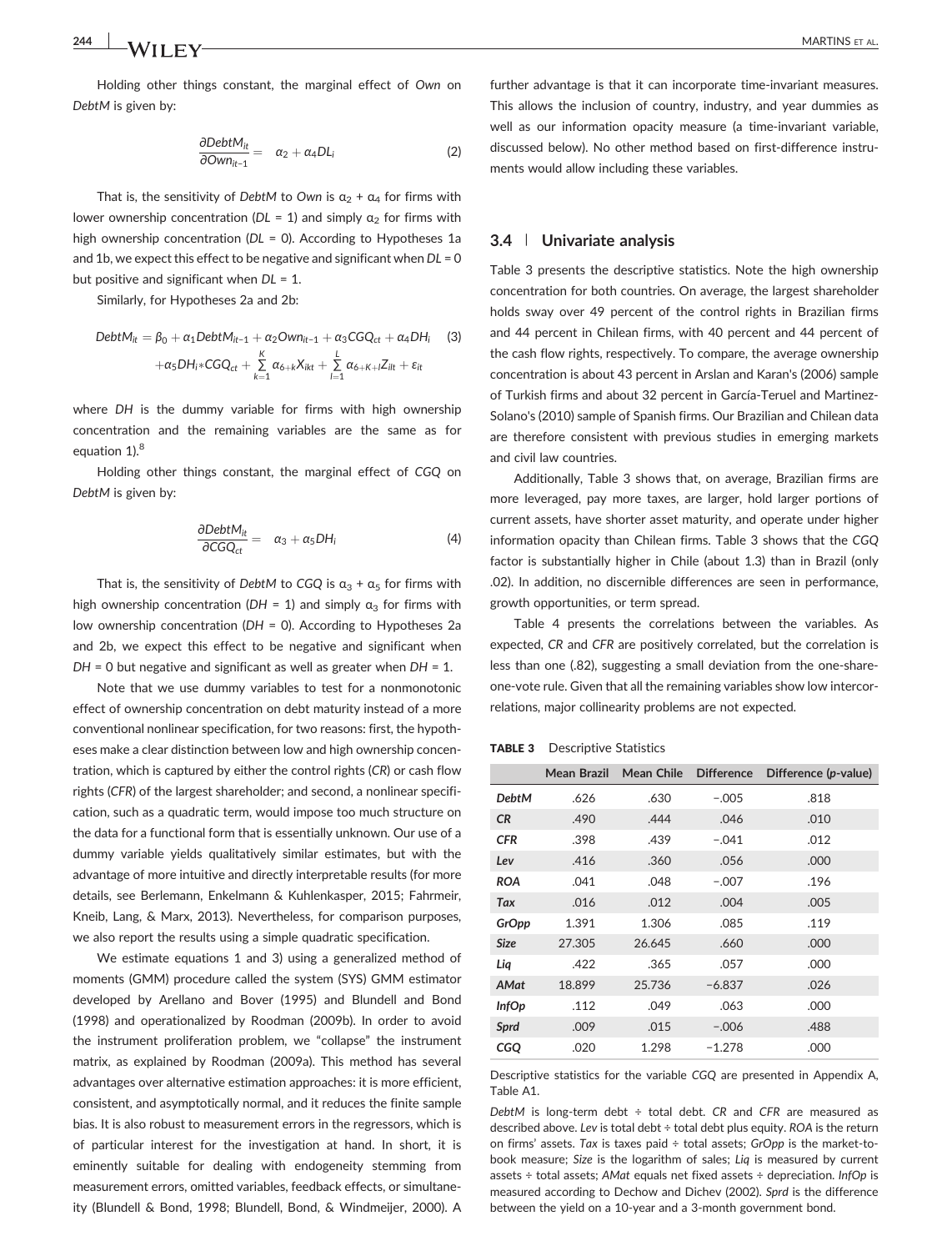#### TABLE 4 Correlation Matrix

|              | (1)     | (2)     | (3)     | (4)     | (5)     | (6)     | (7)     | (8)     | (9)     | (10)   | (11)    | (12)    | (13)    | (14)    | (15)    | (16) |
|--------------|---------|---------|---------|---------|---------|---------|---------|---------|---------|--------|---------|---------|---------|---------|---------|------|
| $(1)$ DebtM  | 1.00    |         |         |         |         |         |         |         |         |        |         |         |         |         |         |      |
| $(2)$ CR     | .01     | 1.00    |         |         |         |         |         |         |         |        |         |         |         |         |         |      |
| $(3)$ CFR    | $-.01$  | $.82*$  | 1.00    |         |         |         |         |         |         |        |         |         |         |         |         |      |
| $(4)$ Lev    | $.23*$  | .01     | $-.02$  | 1.00    |         |         |         |         |         |        |         |         |         |         |         |      |
| $(5)$ ROA    | .00     | .04     | $.07*$  | $-.34*$ | 1.00    |         |         |         |         |        |         |         |         |         |         |      |
| $(6)$ Tax    | $-.08*$ | .04     | .02     | $-.18*$ | $.62*$  | 1.00    |         |         |         |        |         |         |         |         |         |      |
| (7) GrOpp    | .00     | $-.10*$ | $-.04$  | $-.08*$ | $.45*$  | $.56*$  | 1.00    |         |         |        |         |         |         |         |         |      |
| $(8)$ Size   | $.32*$  | $.05*$  | $-.01$  | $.22*$  | $.15*$  | $.15*$  | $.16*$  | 1.00    |         |        |         |         |         |         |         |      |
| $(9)$ Liq    | $-.40*$ | $-.16*$ | $-.16*$ | $-.02$  | $.07*$  | $.10*$  | $.10*$  | $-.04$  | 1.00    |        |         |         |         |         |         |      |
| $(10)$ AMat  | $.05*$  | .01     | .05     | .02     | $-.12*$ | $-.12*$ | $-.05*$ | $-.11*$ | $-.14*$ | 1.00   |         |         |         |         |         |      |
| $(11)$ InfOp | $-.17*$ | $-.03$  | $-.03$  | $.08*$  | $-.18*$ | $-.09*$ | $-.07*$ | $-.22*$ | $.30*$  | .03    | 1.00    |         |         |         |         |      |
| $(12)$ Fam   | $-.08*$ | $-.20*$ | $-.23*$ | .00     | .02     | $-.01$  | .01     | $-.04$  | $.23*$  | .02    | $.10*$  | 1.00    |         |         |         |      |
| $(13)$ Fin   | $-.08*$ | $-.23*$ | $-.14*$ | $-.01$  | $-.04$  | .02     | $.09*$  | $-.05*$ | .04     | .02    | $.07*$  | $-.16*$ | 1.00    |         |         |      |
| $(14)$ State | $.14*$  | .00     | $-.06*$ | $-.07*$ | $-.02$  | $-.02$  | $-.06*$ | $.19*$  | $-.17*$ | .00    | $-.08*$ | $-.10*$ | $-.11*$ | 1.00    |         |      |
| $(15)$ Sprd  | .01     | $-.03$  | $-.05$  | $.09*$  | $-.08*$ | $-.02$  | .04     | .04     | .01     | .00    | $.08*$  | .05     | $-.01$  | .03     | 1.00    |      |
| (16) CGQ     | .01     | $-.07*$ | $.07*$  | $-.10*$ | .04     | $-.08*$ | $-.03$  | $-.13*$ | $-.10*$ | $.06*$ | $-.30*$ | $-.14*$ | $.18*$  | $-.10*$ | $-.35*$ | 1.00 |

Descriptive statistics for variable CGQ are presented in Appendix A, Table A1.

\*p < .05. DebtM is long-term debt ÷ total debt. CR and CFR are measured as described above. Lev is total debt ÷ total debt plus equity. ROA is the return on firms' assets. Tax is taxes paid ÷ total assets; GrOpp is the market-to-book measure; Size is the logarithm of sales; Liq is measured by current assets ÷ total assets; AMat equals net fixed assets ÷ depreciation. InfOp is measured according to Dechow and Dichev (2002). Fam, Fin, and State are dummies that equal 1 if the controlling shareholder is classified as a family member, a financial institution, and a government institution, respectively. Sprd is the difference between the yield on a 10‐year and a 3‐month government bond.

Table 5 shows that past performance has an influential association with both debt maturity and ownership concentration, as measured by CFR and CR. High ROA firms (i.e., above the third quartile) use about 5 percentage points more long‐term debt than low ROA firms (i.e., below the first quartile). In addition, the difference in CR between high and low ROA firms does not diverge significantly from zero, whereas the difference in CFR is about 3.3 percentage points (p-value =  $.064$ ). Taken together, these initial findings indicate that more CFR increases performance, which may decrease the default risk and allow firms to access longer maturity financing without substantially increasing financing costs. Overall, Table 5 indicates that better performing firms have longer debt maturity and higher CFR concentration. In the next section, we present the results of our empirical analysis.

# 4 | EMPIRICAL RESULTS

Table 6 presents the results of the regression analysis for pooled Brazilian and Chilean firms using either CR (models I–V) or CFR (models VI–X) as ownership concentration measures. We use a number of model specifications to provide further insight into our research hypotheses. As mentioned above, we estimate equations 1 and 3 (and their alternative specifications 1b and 3b) by SYS GMM. The standard errors are robust to heteroskedasticity and autocorrelation within residuals. The instrument sets are valid for all specifications. According to the Arellano–Bond test for autocorrelation in the residuals of the first-difference equation, the null hypothesis of no first-order autocorrelation is rejected, but not the null hypothesis of no second‐order autocorrelation, which is consistent with independent errors from the levels equation.

As predicted by Hypothesis 1a, in our baseline specification for equation 1 (Table 6, columns I, II, VI, and VII) Own is a negative and significant determinant of DebtM at the 5 percent level. In fact, all specifications in Table 6 support this negative association. However, this effect becomes insignificant for the alternative specification for equation 1b) when CFR is used as a proxy for Own (Table 6, column VIII). We obtain a similar result in columns IX and X, despite consistent negative signals. Overall, the results in Table 6 support Hypothesis 1a that ownership concentration and debt maturity are negatively associated.

TABLE 5 Debt Maturity and Ownership Characteristics According to Firm Profitability

|                | Low ROA<br>(below 1st quartile) | Medium ROA<br>(1st to 3rd quartile) | High ROA<br>(above 3rd quartile) | High - Low | High - Low<br>$(p$ -value) |
|----------------|---------------------------------|-------------------------------------|----------------------------------|------------|----------------------------|
| Firm-year obs. | 346                             | 690                                 | 346                              |            |                            |
| <b>DebtM</b>   | .560                            | .668                                | .613                             | .056       | .012                       |
| <b>CR</b>      | .491                            | .467                                | .505                             | .014       | .490                       |
| <b>CFR</b>     | .400                            | .394                                | .433                             | .033       | .064                       |

DebtM is long-term debt ÷ total debt. CR and CFR are measured as described above. ROA is the return on firms' assets. Low ROA comprises all companies with ROA below .95% (1st quartile); High ROA comprises all companies with ROA above 7.84% (3rd quartile).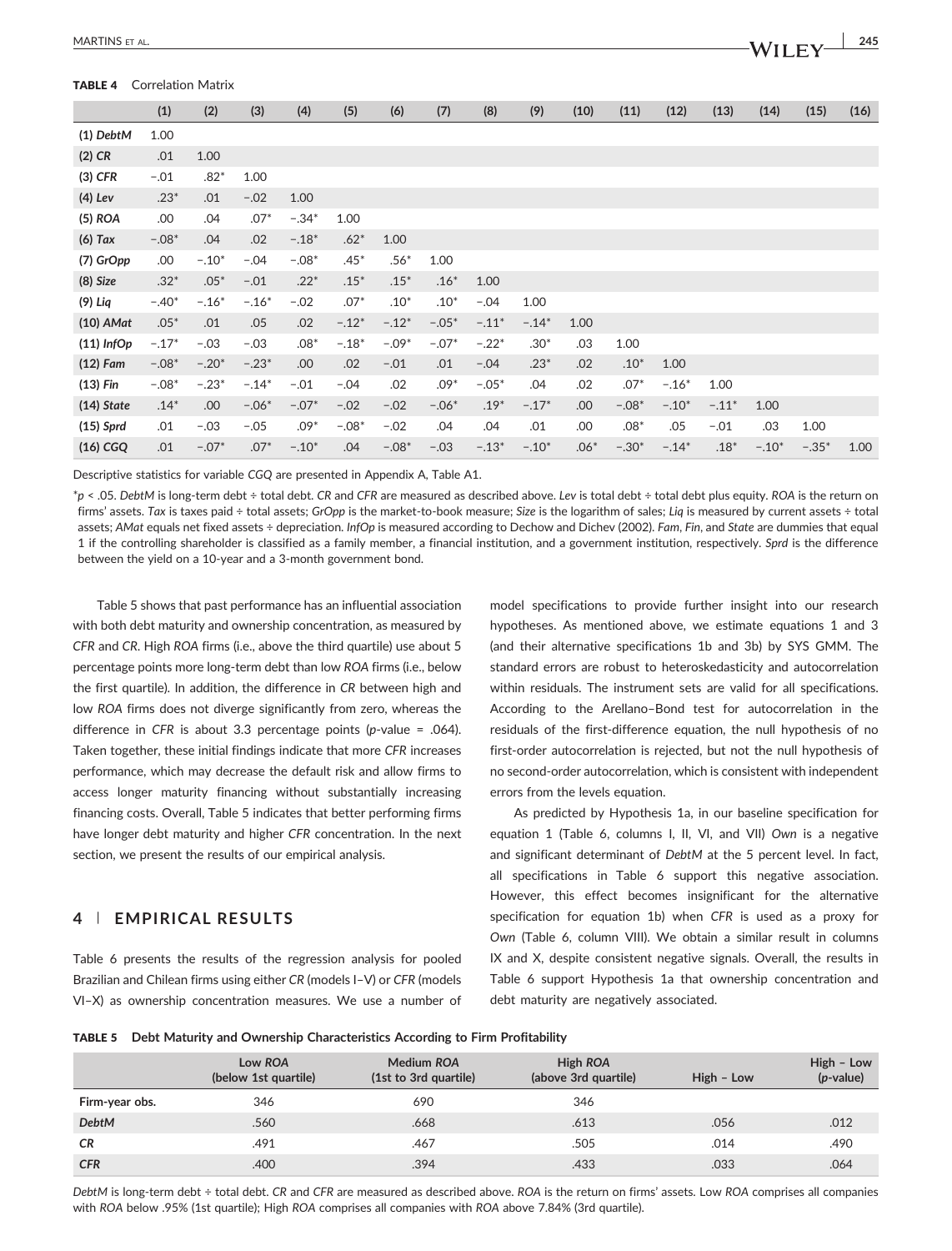| ֕                                                                                                       |
|---------------------------------------------------------------------------------------------------------|
|                                                                                                         |
| ı                                                                                                       |
|                                                                                                         |
|                                                                                                         |
| ׇ֚֬֘<br>ׇ֚֓                                                                                             |
|                                                                                                         |
| i                                                                                                       |
|                                                                                                         |
| ֚֚֚֬<br>l                                                                                               |
| l<br>֕                                                                                                  |
| í<br>l                                                                                                  |
| ֚֚֚֬<br>֠<br>֖ׅ֖֧֧֪֪֧֧֧֚֚֚֚֚֚֚֚֚֚֚֚֚֚֚֚֚֚֚֚֚֚֚֚֚֞֡֡֡֡֡֡֡֡֡֡֡֡֡֡֬֝֞֝֓֞֡֡֡֬֞֝֬֞֓֞֬֞֞֝֬֞֞֝֬֝֬֞֝֬֝֞֬֝֞֞֝֬֝֬ |

|                         |                                  |           | $O$ $\mathsf{Wn} =$ | Control rights (CR) |          |           |                |                | Own = Cash flow rights (CFR) |           |            |
|-------------------------|----------------------------------|-----------|---------------------|---------------------|----------|-----------|----------------|----------------|------------------------------|-----------|------------|
|                         | Exp.<br>Sign                     |           | $=$                 | Ξ                   | $\geq$   | $\geq$    | $\overline{ }$ | $\overline{5}$ | $\equiv$                     | $\geq$    | $\times$   |
| <b>DebtM</b>            | $^{+}$                           | $.305**$  | $.308**$            | $.295**$            | $.306**$ | $.297**$  | $.352**$       | $.347***$      | $.311**$                     | $.351***$ | $.358***$  |
|                         |                                  | .137      | .132                | .136                | .137     | .132      | .140           | .134           | .136                         | .122      | .131       |
| Own                     | $\mathsf I$                      | $-410**$  | $-0.389**$          | $-.385**$           | $-510**$ | $-.316**$ | $-400*$        | $-437**$       | $-243$                       | $-145$    | $-0.229$   |
|                         |                                  | .166      | .171                | .164                | .200     | .137      | 213            | .217           | .200                         | .206      | .161       |
| $\overline{\mathsf{d}}$ | $^{+}$                           |           | .282                |                     |          |           |                | .107           |                              |           |            |
|                         |                                  |           | .184                |                     |          |           |                | .181           |                              |           |            |
| $DL \times Own$         | $^{+}$                           |           | .929*               |                     |          |           |                | .960**         |                              |           |            |
|                         |                                  |           | 479                 |                     |          |           |                | 461            |                              |           |            |
| $Own^2$                 | $^{+}$                           |           |                     | $-.317$             |          |           |                |                | $-940*$                      |           |            |
|                         |                                  |           |                     | .480                |          |           |                |                | .571                         |           |            |
| Ξ                       | $\mathsf I$                      |           |                     |                     | .132     |           |                |                |                              | $-0.045$  |            |
|                         |                                  |           |                     |                     | .129     |           |                |                |                              | .122      |            |
| CGQ × DH                | $\mathsf I$                      |           |                     |                     | $-0.36$  |           |                |                |                              | $-144$    |            |
|                         |                                  |           |                     |                     | .189     |           |                |                |                              | .192      |            |
| CGQ × Own               | $\mathsf I$                      |           |                     |                     |          | .062      |                |                |                              |           | 013        |
|                         |                                  |           |                     |                     |          | .231      |                |                |                              |           | .291       |
| CGQ                     | $\mathsf I$                      | $-.704**$ | $-736**$            | $-702**$            | $-672**$ | $-697**$  | $-0.801***$    | $-.795***$     | $-0.843***$                  | $-751**$  | $-.750**$  |
|                         |                                  | .307      | .304                | .303                | .334     | .301      | .303           | .300           | .302                         | .304      | .292       |
| LeV                     | $\mathsf I$                      | $-133$    | $-130$              | $-146$              | $-153$   | $-0.120$  | $-165$         | $-171$         | $-190*$                      | $-127$    | $-119$     |
|                         |                                  | .104      | .107                | .106                | .107     | .099      | .108           | .111           | .115                         | .098      | <b>L60</b> |
| ROA                     | $\mathsf I$                      | .025      | .042                | 016                 | .018     | .058      | .053           | .057           | .079                         | .142      | .060       |
|                         |                                  | .195      | .199                | .191                | .196     | .186      | .200           | .198           | .196                         | .188      | .188       |
| Tax                     | $\begin{array}{c} + \end{array}$ | $-1.271$  | $-1.146$            | $-1.213$            | $-1.330$ | $-1.299$  | $-1.086$       | $-991$         | $-1.081$                     | $-1.071$  | $-1.142$   |
|                         |                                  | .880      | .890                | .890                | .912     | .859      | .866           | .876           | 906.                         | .833      | .844       |
| GrOpp                   | $\mathsf I$                      | $-0.55$   | $-0.59$             | $-0.059$            | $-.061*$ | $-0.048$  | $-0.51$        | $-0.62$        | $-056$                       | $-044$    | $-0.47$    |
|                         |                                  | .038      | .037                | .037                | .036     | .037      | .041           | 040            | 040                          | .039      | .039       |
| Size                    | $^{+}$                           | .041      | .034                | .037                | .041     | .041      | .035           | .033           | .032                         | .042      | .051       |
|                         |                                  | .053      | .048                | .044                | .051     | 670.      | .052           | .051           | 046                          | .043      | .044       |
| Liq                     | $\mathsf I$                      | .001      | .008                | $-0.022$            | .012     | $-029$    | .021           | .035           | .002                         | .005      | $-0.029$   |
|                         |                                  | .146      | .143                | .144                | .177     | .137      | .144           | <b>140</b>     | .144                         | .149      | .139       |
| <b>AMat</b>             | $\begin{array}{c} + \end{array}$ | 000       | 000.                | 000                 | $000*$   | 000       | 000.           | 000.           | 000.                         | 000.      | 000.       |
|                         |                                  | .000      | .000                | .000                | .000     | .000      | .000           | .000           | .000                         | .000      | .000       |
| InfOp                   | $\mathsf I$                      | $-259$    | $-0.014$            | $-.258$             | $-623$   | .024      | .362           | .310           | .252                         | .557      | $-0.021$   |
|                         |                                  | 1.154     | 1.153               | 1.077               | 1.212    | 1.089     | 1.185          | 1.180          | 1.221                        | 1.251     | 1.243      |

 $\frac{246}{1}$  WILEY-

(Continues)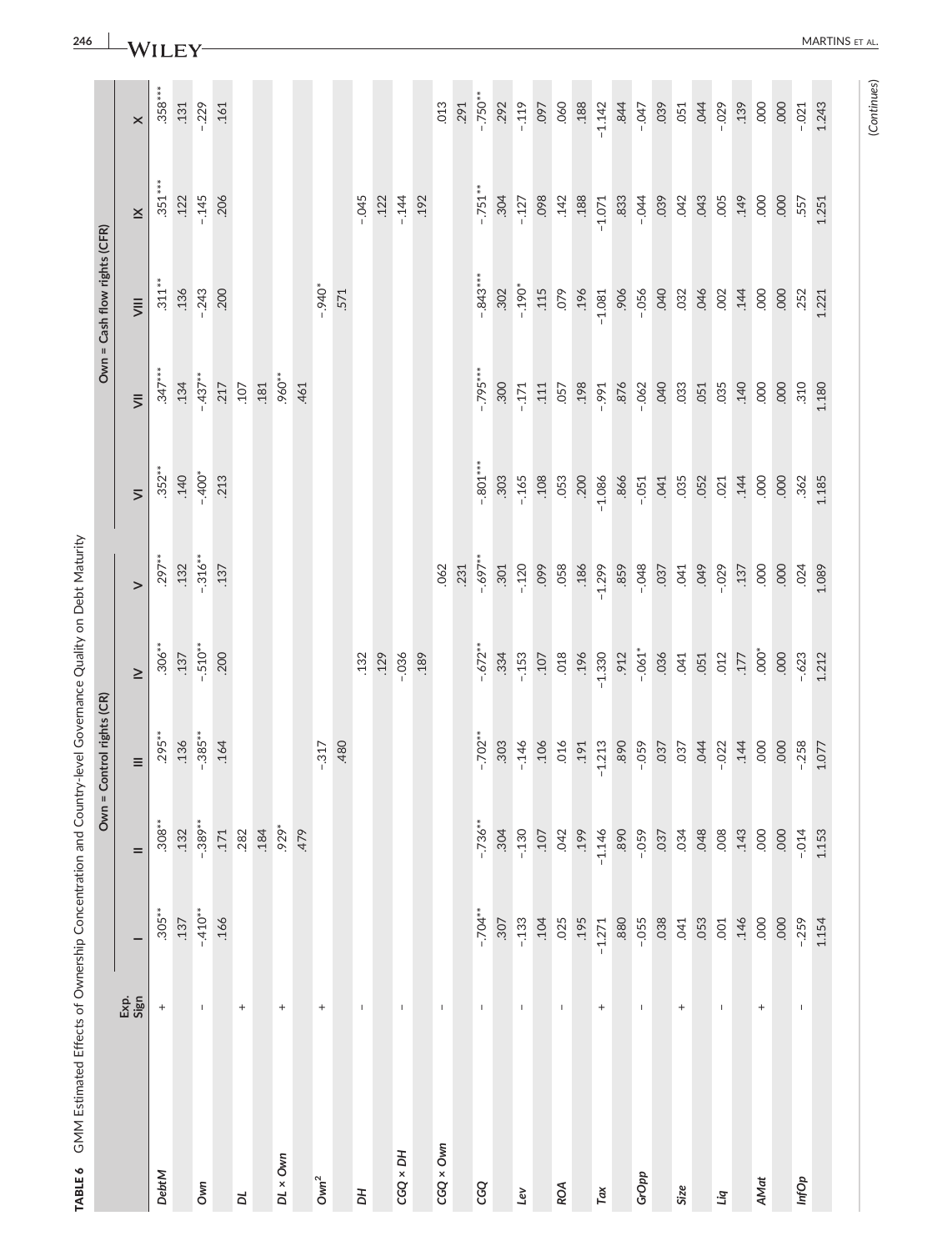|                                                               |                     |                 |          | Own = Control rights (CR) |             |          |                |                | Own = Cash flow rights (CFR) |           |           |
|---------------------------------------------------------------|---------------------|-----------------|----------|---------------------------|-------------|----------|----------------|----------------|------------------------------|-----------|-----------|
|                                                               | <u>និង</u><br>ក្នុង |                 | $=$      | $\equiv$                  | $\geq$      | $\geq$   | $\overline{>}$ | $\overline{5}$ | $\equiv$                     | $\geq$    | $\times$  |
| Fam                                                           | $\sim$              | $-0.88$         | $-0.89$  | $-0.082$                  | $-061$      | $-080 -$ | $-0.32$        | $-0.026$       | $-0.010$                     | 005       | $-00 -$   |
|                                                               |                     | 060             | .089     | 060                       | 060         | .086     | 080            | .083           | 078                          | .071      | 079       |
| Fin                                                           | $\sim$              | $-163**$        | $-167**$ | $-148**$                  | $-0.135***$ | $-149**$ | $-0.146**$     | $-0.129*$      | $-116*$                      | $-0.129*$ | $-107*$   |
|                                                               |                     | .063            | .067     | .064                      | .063        | .064     | .067           | .075           | .070                         | .066      | .063      |
| <b>State</b>                                                  | $\sim$              | $-132$          | $-104$   | $-104$                    | $-104$      | $-0.096$ | $-.062$        | $-0.040$       | 016                          | $-.012$   | $-041$    |
|                                                               |                     | .102            | .087     | .089                      | 101         | .082     | .081           | .089           | .093                         | .086      | .086      |
| Sprd                                                          | $^{+}$              | $-679$          | $-560$   | $-661$                    | $-744$      | $-694$   | $-745$         | $-674$         | $-821$                       | $-880$    | $-841$    |
|                                                               |                     | 804             | .802     | 803                       | .796        | .800     | 832            | .818           | .834                         | .834      | .833      |
| Constant                                                      | $\sim$              | $-841$          | $-686$   | $-692$                    | $-0.829$    | $-850$   | $-795$         | $-.723$        | $-656$                       | $-1.094$  | $-1.152$  |
|                                                               |                     | 1.331           | 1.201    | 1.106                     | 1.308       | 1.252    | 1.300          | 1.260          | 1.139                        | 1.062     | 1.087     |
| Marginal Effects                                              |                     |                 |          |                           |             |          |                |                |                              |           |           |
| aDebtM/aOwn (DL = 1)                                          |                     |                 | 540      |                           |             |          |                | 523            |                              |           |           |
|                                                               |                     |                 | 488      |                           |             |          |                | 464            |                              |           |           |
| aDebtM/aCGQ (DH = 1)                                          |                     |                 |          |                           | $-.708**$   |          |                |                |                              | $-896***$ |           |
|                                                               |                     |                 |          |                           | 312         |          |                |                |                              | 322       |           |
|                                                               |                     |                 |          |                           |             |          |                |                |                              |           |           |
| Number of observations                                        |                     | 1,382           | 1,382    | 1,382                     | 1,382       | 1,382    | 1,382          | 1,382          | 1,382                        | 1,382     | 1,382     |
| Number of firms                                               |                     | 339             | 339      | 339                       | 339         | 339      | 339            | 339            | 339                          | 339       | 339       |
| Average observations per firm                                 |                     | 4.077           | 4.077    | 4.077                     | 4.077       | 4.077    | 4.077          | 4.077          | 4.077                        | 4.077     | 4.077     |
| Number of instruments                                         |                     | $\overline{78}$ | 84       | 82                        | 84          | 82       | 78             | 84             | 82                           | 84        | $\approx$ |
| Hansen: p-value                                               |                     | .141            | .206     | .124                      | .111        | .169     | 090            | .173           | .146                         | .119      | .138      |
| AR(1): p-value                                                |                     | .001            | .001     | .001                      | .001        | .001     | .001           | .001           | <b>COO</b> .                 | 000.      | .001      |
| AR(2): p-value                                                |                     | 578             | .693     | .584                      | .580        | .581     | .661           | 791            | .704                         | .653      | .692      |
| and Year Dummies<br>Industry, Country                         |                     | Yes             | Yes      | Yes                       | Yes         | Yes      | Yes            | Yes            | Yes                          | Yes       | Yes       |
| Appendix A, Table A1 presents descriptive statistics for CGQ. |                     |                 |          |                           |             |          |                |                |                              |           |           |

Standard errors presented in parentheses. The dependent variable is DebtM given by long-term debt + total debt. Own is measured respectively by CR and CFR, as described above. DL is a dummy that equals 1 for all paid + total assets; GrOpp is the market-to-book measure; Size is the logarithm of sales; Liq is measured by current assets + total assets; AMat equals net fixed assets + depreciation. InfOp is measured according to Dechow and Dichev (2002). Fam, Fin, and State are dummies that equal 1 if the controlling shareholder is classified as a family member, a financial institution, and a government institution, respectively. Sprd is the difference between the yield on a 10-year and a 3-month government bond. The endogenous variables are: lagged DebtM, Lev, Own and the identity of the controlling shareholder dummies (and any interaction term with one companies whose mean of Own is below 20%. DH is a dummy that equals 1 for all companies whose mean of Own is above 50%. Lev is total debt ÷ total debt plus equity. ROA is the return on firms' assets. Tax is taxes paid ÷ total assets; GrOpp is the market‐to‐book measure; Size is the logarithm of sales; Liq is measured by current assets ÷ total assets; AMat equals net fixed assets ÷ depreciation. InfOp is measured according to Decho of these variables). All remaining firm-level variables are treated as predetermined. Sprd, industry, year, and country dummies and CGQ are treated as exogenous. DebtM, Lev, and Own are lagged by one time period. The coefficients are robust to heteroskedasticity and autocorrelation. Predetermined variables are instrumented by first differences and levels  $t - 1$  to  $t - 3$ . Endogenous variables are instrumented by first differences Standard errors presented in parentheses. The dependent variable is DebtM given by long‐term debt ÷ total debt. Own is measured respectively by CR and CFR, as described above. DL is a dummy that equals 1 for all companies whose mean of Own is below 20%. DH is a dummy that equals 1 for all companies whose mean of Own is above 50%. Lev is total debt ÷ total debt plus equity. ROA is the return on firms' assets. Tax is taxes and Dichev (2002). Fam, Fin, and State are dummies that equal 1 if the controlling shareholder is classified as a family member, a financial institution, and a government institution, respectively. Sprd is the difference between the yield on a 10-year and a 3-month government bond. The endogenous variables are: lagged DebtM, Lev, Own and the identity of the controlling shareholder dummies (and any interaction term with one of these variables). All remaining firm‐level variables are treated as predetermined. Sprd, industry, year, and country dummies and CGQ are treated as exogenous. DebtM, Lev, and Own are lagged by one time period. The coefficients are robust to heteroskedasticity and autocorrelation. Predetermined variables are instrumented by first differences and levels t – 1 to t – 3. Endogenous variables are instrumented by first differences and lags  $t - 2$  to  $t - 4$ . Exogenous variables are their own instrument. We "collapse" the matrix of instruments as in Roodman (2009a). and lags t – 2 to t – 4. Exogenous variables are their own instrument. We "collapse" the matrix of instruments as in Roodman (2009a).

 $^*p < 1$ ,

 ${}^{**}p < .05$ ,

 $k^{**}p < 01$ .

TABLE 6 (Continued)

TABLE 6

(Continued)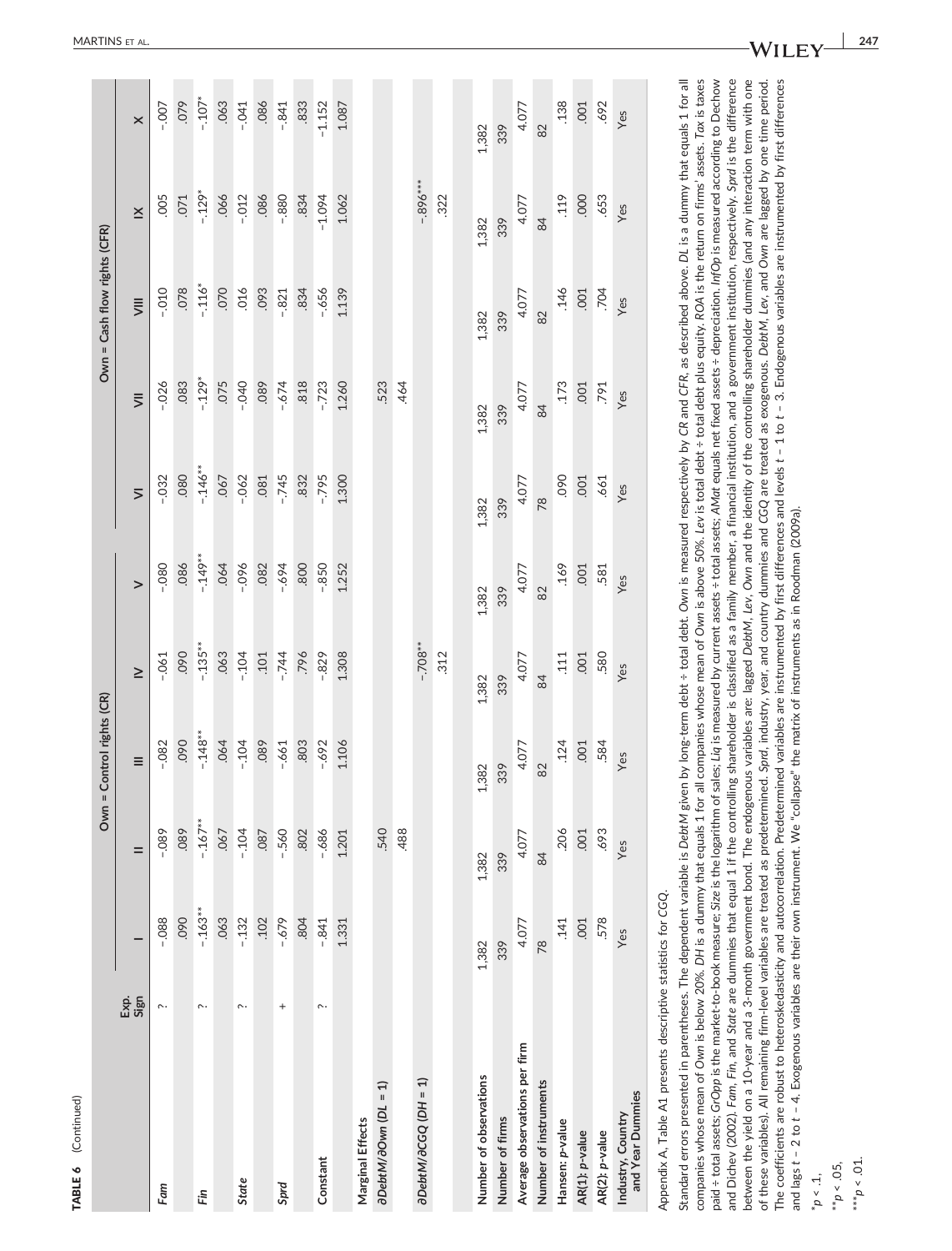In order to test Hypothesis 1b, which posits a positive association between ownership concentration and debt maturity for lower ownership concentration by the largest shareholder, we use a dummy variable (DL) to capture whether the largest shareholder's Own is below 20 percent (Aslan & Kumar, 2012; Claessens et al., 2002). We then interact this dummy with our measure of the largest shareholder's CR and CFR to assess the differential effect of ownership concentration on debt maturity for firms with low ownership concentration by the largest shareholder, as specified in equation 1. As predicted by Hypothesis 1b, we expect a positive coefficient for the interaction term and a positive (or at least a non‐negative) marginal effect of Own on DebtM when DL = 1. In fact, columns II and VII show that Own remains negative and significant and that the interaction between DL and Own is positive and significant. The point estimate for the interaction term is also larger in absolute value than the Own coefficient. The marginal effect of Own on DebtM (∂DebtM/∂Own) for lower concentrations (DL = 1) is also positive, although insignificant.

In addition, we use a simple quadratic specification $\degree$  to test for monotonicity of the association between Own and DebtM. As mentioned above, because this specification imposes too much structure on the relationship between the variables, the results should be interpreted with caution. Table 6, columns III and VIII, report the findings. The coefficient of the quadratic term is negative, as predicted by Hypothesis 1b, but insignificant when the proxy for ownership is CR (significant at the 10 percent level for CFR). Thus, albeit not definitive, this alternative specification also provides partial support for our main argument that the relationship between ownership concentration and debt maturity is nonmonotonic.

These results support Hypothesis 1b, which, taken together with the results for Hypothesis 1a, support a nonmonotonic association between ownership concentration and debt maturity. In other words, the effect of ownership concentration on debt maturity is positive at low ownership concentration but becomes negative at high ownership concentration.

Table 6 also presents the results for the test of Hypotheses 2a and 2b. Consistent with the predicted negative association between CGQ and DebtM, CGQ is negative and significant for all specifications (columns I–X), supporting Hypothesis 2a. Because good‐quality country‐level governance may curb expropriation by large shareholders, Hypothesis 2b predicts a stronger effect of CGQ on DebtM for more tightly controlled firms. Therefore, in order to test Hypothesis 2b, we interact a dummy variable (DH) – designed to capture firms in which the largest shareholder's CR or CFR exceeds 50 percent – with CQG according to equation 3. The results are reported in Table 6 (columns IV and IX). We expect a negative coefficient for this interaction term, such that the effect of CGQ is stronger for tightly held firms than for the average firm. Although the coefficient for the interaction term is indeed negative, it is not statistically significant. As predicted by Hypothesis 2b, we expect a stronger negative marginal effect of CGQ on DebtM when  $DH = 1$ . Indeed, columns IV and IX show that the marginal effect of CGQ on DebtM (∂DebtM/∂CGQ) for high ownership concentrations ( $DH = 1$ ) is not only negative and significant, but also larger in absolute value than for low ownership concentrations (DH = 0). This result supports Hypothesis 2b.

To further investigate this result, we interacted Own directly with CGQ. The results are given in Table 6, columns V and X. According to our reasoning in Hypothesis 2b, we expect a positive and significant coefficient, as both Own and CGQ are negatively associated with DebtM. Contrary to our expectations, however, the coefficient is insignificant.

Overall, the coefficients for the firm‐level control variables are not statistically significant. Lev shows a negative coefficient, as expected, suggesting that firms trade off longer maturities against lower debt financing (Lev significantly affects DebtM only in Table 6, Column VIII). The coefficients of GrOpp are consistently negative, whereas they are consistently positive for AMat, as expected. However, the coefficient is only marginally significant, and only in Table 6, column IV. In addition, ROA, Tax, Liq, and InfOp, our measures of firm‐level information asymmetry, are not significant. However, significant results are obtained for firms in which the largest shareholder is a financial institution: they consistently use more short-term debt. This may be due to an implicit guarantee that the financial institution will provide emergency financing in situations of tight liquidity. Other main shareholder identities (Fam and State) obtain insignificant results. Finally, Sprd is consistently negative but insignificant across all specifications. This result is in line with the findings of Barclay and Smith (1995) and Guedes and Opler (1996) that firms tend to choose shorter‐term debt with widening spread between long and short interest rates, because shorter-term interest is the least expensive source of debt financing. However, this result goes against Brick and Ravid's (1985) model.

## 4.1 | Robustness checks

In order to investigate the robustness of our results to the (arbitrary) choice of ownership concentration thresholds, we re‐estimate equations 1 and 3 using a sample-based measure.<sup>10</sup> Given space constraints, the results are not reported, but are available upon request. We substitute our dummies for low and high ownership concentration, respectively, with the first and third quartiles of CR and CFR held by the largest shareholder. The results corroborate the previous results. Own remains negative and significant, as predicted, and the interactions between the new DL dummy and the proxies for Own are positive and largely significant (p-values = .106 and .036, respectively, for CR and CFR). The coefficient for the interaction term is also larger in absolute value than the coefficient for Own. Moreover, the conclusions for Hypotheses 2a and 2b remain unchanged. The effects of CGQ on DebtM remain consistently negative and significant. Nevertheless, the robustness tests do not support Hypothesis 2b, because the interaction terms between DH and CGQ are not statistically significant.

We conducted some additional robustness checks. First, because we use an unbalanced panel dataset, and in order to minimize data loss effects due to the differencing transformation, we run the same models as in Table 6, but using the forward orthogonal deviations proposed by Arellano and Bover (1995) instead of differencing transformation. The qualitative results are unchanged: a negative and significant coefficient for Own and a positive coefficient for the interaction DL  $\times$  Own (p-value = .187 and .128, respectively, for CR and CFR). Moreover, CGQ is again negative and significant at the 5 percent level. Moreover, Tax and GrOpp show a negative and significant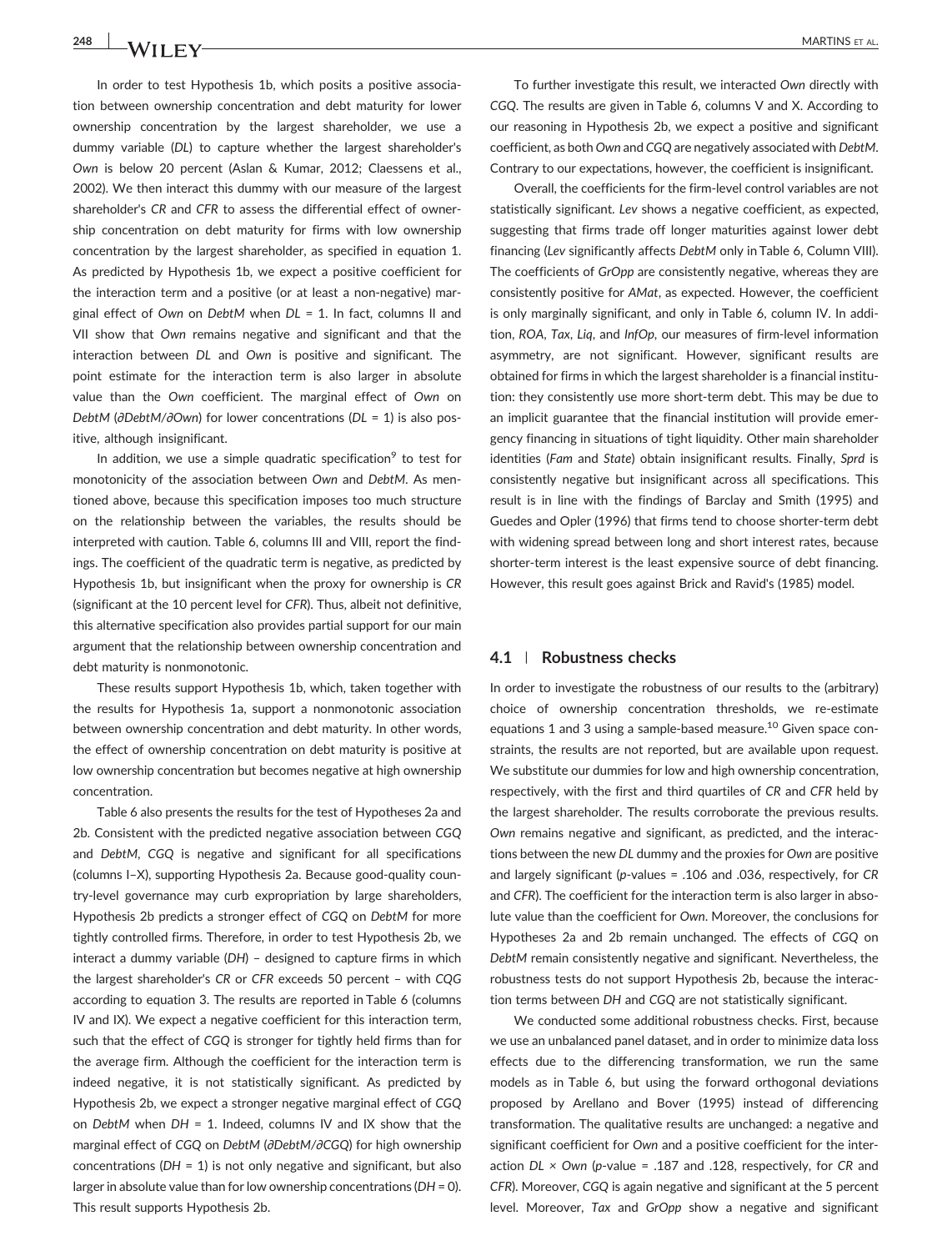association with DebtM, and the Hansen test  $p$ -values are within the range .40 to .70.

Second, we re-estimate the models in Table 6 using (1) all available lags of the endogenous variables, and (2) the small‐sample corrections to the covariance matrix. The results are qualitatively similar to those presented in Table 6. Taken together, the results from these alternative estimations confirm the robustness of the results presented in Table 6.

## 5 | DISCUSSION AND CONCLUSIONS

This study examines the interplay between country‐level governance quality and the firm‐level choice of debt maturity. More specifically, we investigate the association between a firm's ownership concentration and its debt maturity structure, and whether country‐level governance quality affects this association. To test our hypotheses, we use a panel data set (2008–2013) containing 1,382 firm‐year observations of publicly traded firms operating in the two largest Latin American economies: Brazil and Chile.

The results provide substantial support for our research hypotheses. We find a positive association between ownership concentration and debt maturity at lower ownership concentrations, which is consistent with the monitoring effect of large shareholders. This association becomes negative at higher ownership concentrations, supporting the hypothesis that debt maturity shrinks when equity stakes become disproportionate. Taken together, our results suggest a nonmonotonic relationship between ownership concentration and debt maturity in Brazilian and Chilean companies. These findings corroborate those of García‐Teruel and Martínez‐Solano (2010) in a sample of Spanish firms. Furthermore, they support the substitution effect between firm‐level governance mechanisms, as explained by Rediker and Seth (1995) and Ward et al. (2009). Our research setting comprises firms characterized by principal–principal agency conflict and operating in two civil law countries (Young et al., 2008). Civil law countries tend to have weak creditors' rights (Djankov et al., 2007) and weak debt enforcement (Djankov et al., 2008). Therefore, we interpret our results as evidence that creditors who anticipate cash flow diversions by dominant shareholders – such as in Brazil, where firms tend to have higher ownership concentration and tend to issue more dual‐voting shares (compared to Chile) – will make longer‐term debt less available or more expensive when ownership concentration becomes disproportionate.

We also find a negative association between debt maturity and the quality of the national governance environment. Thus, the strength of the country‐level governance mechanisms (here, Chile's governance quality is superior to that of Brazil) influences firms with high benefits of control to use debt with shorter repayment periods so as to benefit from frequent monitoring by debt holders. This is consistent with the argument that external governance mechanisms exert a disciplinary influence, under which firms with high benefits of control tend to make a tradeoff between the benefits of control and the maturity structure of debt financing (Aslan & Kumar, 2014; Schiantarelli & Sembenelli, 1997). We also find partial support for Hypothesis 2b, in the sense that the disciplinary influence of country‐level governance quality on a firm's debt maturity tends to be sensitive to the largest shareholder's disproportionate ownership of the firm. However, this evidence is not robust to the different specifications of our regression model.

This study makes a number of contributions to the research on cross‐country corporate governance and capital structure. We consider interactions between firm‐ and country‐level governance variables and provide valuable insights into the relationship between a firm's ownership concentration and the maturity structure of its debt financing. For instance, by comparing Brazil and Chile, two countries with similar legal origin, majority religion, culture, and history (Aguilera et al., 2012a), we better control for the extent to which these firms are subject to similar external tradeoffs of governance configurations. Furthermore, because listed UK and US firms are overrepresented in the empirical governance literature (Kumar & Zattoni, 2014), little is known about capital or ownership concentration choices in emerging markets. We examine publicly traded firms in the two strongest Latin American economies: Brazil and Chile, which have enjoyed rapidly accelerating economies but differ substantially in terms of country‐level governance quality.

We also contribute to the recent research stream that addresses the impact of the country‐level governance environment on firm‐level capital structure decisions. We show that considering country‐level governance quality in relation to ownership concentration can provide a deeper understanding of between‐ and within‐country differences in the use of debt and debt maturity. Moreover, we concurrently examine several national governance factors beyond the legal system, as discussed by La Porta et al. (1998), to gain a more comprehensive understanding of cross‐country governance differences. Our findings are therefore useful for investors seeking to enter emerging markets such as Brazil and Chile. We show that investors can benefit from considering national governance factors that enhance debt holders' external monitoring effectiveness. Because our findings indicate the importance of considering and improving the quality of country‐level governance, they are also useful for policy makers attempting to reform corporate governance practices in emerging markets.

Despite the relevant findings, this study has certain limitations, which suggest promising avenues for further research. It would be instructive to expand the sample to include firms in other Latin American countries that feature greater heterogeneity in ownership concentration, greater access to long‐term resources, and different national governance practices. This will certainly be the focus of our next investigation. Future studies could also use better measures of debt maturity or combine debt maturity with other aspects of debt financing, such as debt covenants and long-term debt renegotiation. This would provide a more nuanced portrait of the dynamic interplay between monitoring by debt holders and equity holders. Due to limited data availability, we could not consider any form of pyramid control, and consequently the divergence between control and cash-flow rights may have been underestimated in our sample. Addressing pyramid control could bring new insights into these issues in future. Finally, future studies could explore the interplay between debt maturity and other firm‐level governance mechanisms to improve our understanding of the substitution and complementary effects among internal (firm‐level) governance mechanisms. Despite these limitations, this study responds to recent calls to bridge the gap between under‐ and over‐socialized views of corporate governance research (Kumar &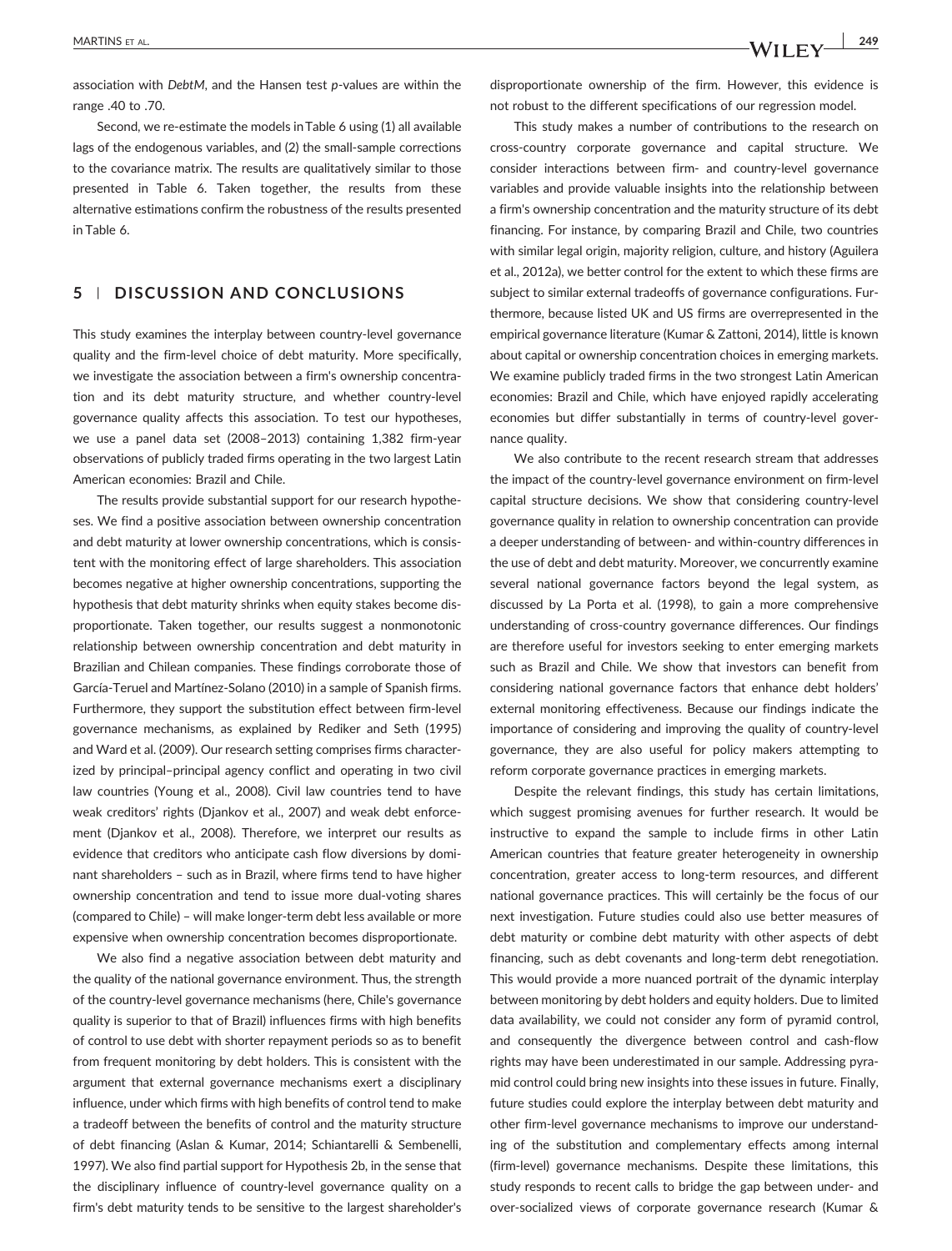**250 MARTINS** ET AL.

Zattoni, 2013; Schiehll et al., 2014). In short, we consider interactions between firm‐ and country‐level variables and provide relevant insights into the relationships between ownership concentration and debt financing.

## ACKNOWLEDGEMENTS

We thank the Editor Praveen Kumar, and two anonymous reviewers for their helpful comments on earlier versions of this paper. The authors acknowledge financial support from the Brazilian Research Council (CNPq), the Brazilian Research Commission (CAPES), and HEC Montréal (Canada). We also thank participants of the 2013 Annual Meeting of the Brazilian Finance Society in Rio de Janeiro (Brazil), as well as Guilherme Kirch (Universidade Federal do Rio Grande do Sul), Rafael F. Schiozer (Fundação Getulio Vargas), Luiz R. Kabbach de Castro (Universidade de São Paulo‐São Carlos), and Eduardo K. Kayo (Universidade de São Paulo) for insightful comments.

#### **ENDNOTES**

- $1$  Qian and Strahan (2007) find that debt holder protection is associated with higher long-term bank loans, Fan et al. (2012) find that weaker laws and less corruption are associated with higher leverage, and Kirch and Terra (2012) find a positive association between the institutional quality index and long‐term debt.
- $2$  The literature distinguishes between liquidity default and strategic default. Whereas the latter is due to tunneling by insiders (management or dominant shareholder), the former occurs when a firm's cash flow is insufficient to cover promised debt payments (Aslan & Kumar, 2012)
- <sup>3</sup> The substitution effect means that an increase in the second mechanism directly replaces a portion of the first mechanism, while the overall functionality of the system remains constant (Rediker & Seth, 1995; Ward et al., 2009).
- Economatica [\(https://economatica.com/](https://economatica.com)) is a specialist in the development of systems for investment analysis. It addresses capital markets of the major economies of Latin America and the United States.
- <sup>5</sup> Source:<http://www.svs.cl>/ > Mercado de Valores> Entidades fiscalizadas> Emisores de Valores de Oferta Publica.
- <sup>6</sup> Guillén and Capron (2016) offer a time‐varying index but they do not cover all the period of our data. The Doing Business project also offers a time‐varying index, but the variation is virtually non‐existent.
- We also test a standard quadratic specification for the same model as follows:

$$
DebtM_{it} = \beta_0 + \alpha_1 DebtM_{it-1} + \alpha_2 Own_{it-1} + \alpha_3 Own_{it-1}^2 + \alpha_4 CGQ_{ct} (1b) + \sum_{k=1}^{K} \alpha_{5+k} X_{ikt} + \sum_{l=1}^{L} \alpha_{5+k+l} Z_{ilt} + \epsilon_{it}
$$

We also experiment with an alternative specification interacting the effects of country‐level CGQ and firm‐level Own:

$$
DebtM_{it} = \beta_0 + \alpha_1 DebtM_{it-1} + \alpha_2 Own_{it-1} + \alpha_3 CGQ_{ct}
$$
 (3b)  
+ $\alpha_4 Ownn_{it-1} * CGQ_{ct} + \sum_{k=1}^{K} \alpha_{5+k} X_{ikt}$   
+ $\sum_{l=1}^{L} \alpha_{5+K+l} Z_{ilt} + \varepsilon_{it}$ 

<sup>9</sup> See note 7 above.

<sup>10</sup> We are grateful to the Associate Editor for this suggestion.

#### **REFERENCES**

- Acharya, V. V., Amihud, Y., & Litov, L. 2011. Creditor rights and corporate risk‐taking, Journal of Financial Economics, 102: 150–166.
- Aguilera, R. V., Kabbach de Castro, L. R., Lee, J. H., & You, J. 2012a. Corporate governance in emerging markets. In G. Morgan & R. Whitley

(Eds.), Capitalisms and capitalism in the 21st century. New York: Oxford University Press.

- Aguilera, R. V., Desender, K. A., & Kabbach de Castro, L. R. 2012b. A bundle perspective to comparative corporate governance. In T. Clarke & D. Branson (Eds.), The SAGE handbook of corporate governance: 379–405. Thousand Oaks, CA: Sage.
- Aguilera, R. V., Filatotchev, I., Gospel, H., & Jackson, G. 2008. An organizational approach to comparative corporate governance: Costs, contingencies, and complementarities, Organization Science, 19: 475–492.
- Aguilera, R. V. & Jackson, G. 2003. The cross-national diversity of corporate governance: Dimensions and determinants, Academy of Management Review, 28: 447–465.
- Alcock, J., Finn, F., & Tan, K. J. K. 2012. The determinants of debt maturity in Australian firms, Accounting and Finance, 52: 313–341.
- Antoniou, A., Guney, Y., & Paudyal, K. 2006. The determinants of debt maturity structure: Evidence from France, Germany and the UK, European Financial Management, 12: 161–194.
- Aoki, M. & Jackson, G. 2008. Understanding an emergent diversity of corporate governance and organizational architecture: An essentialitybased analysis, Industrial and Corporate Change, 17: 1–27.
- Arellano, M. & Bover, O. 1995. Another look at the instrumental variable estimation of error-components models, Journal of Econometrics, 68: 29–51.
- Arslan, O. & Karan, M. B. 2006. Ownership and control structure as determinants of corporate debt maturity: A panel study of an emerging market, Corporate Governance: An International Review, 14: 312–324.
- Aslan, H. & Kumar, P. 2012. Strategic ownership structure and the cost of debt, Review of Financial Studies, 25: 2257–2299.
- Aslan, H. & Kumar, P. 2014. National governance bundles and corporate agency costs: A cross-country analysis, Corporate Governance: An International Review, 22: 230–251.
- Barclay, M. J., Marx, L. M., & Smith, C. W., Jr. 2003. The joint determination of leverage and maturity, Journal of Corporate Finance, 9: 149–167.
- Barclay, M. J. & Smith, C. W., Jr. 1995. The maturity structure of corporate debt, The Journal of Finance, 50: 609–631.
- Barnea, A., Haugen, R. A., & Senbet, L. W. 1980. A rationale for debt maturity structure and call provisions in the agency theoretic framework, The Journal of Finance, 35: 1223–1234.
- Berlemann, M., Enkelmann, S., & Kuhlenkasper, T. 2015. Unraveling the relationship between presidential approval and the economy: A multidimensional semiparametric approach, Journal of Applied Econometrics, 30: 468–486.
- Blundell, R. & Bond, S. 1998. Initial conditions and moment restrictions in dynamic panel data models, Journal of Econometrics, 87: 115–143.
- Blundell, R., Bond, S., & Windmeijer, F. 2000. Estimation in dynamic panel data models: Improving on the performance of the standard GMM estimator. In B. H. Baltagi (Ed.), Nonstationary panels, panel cointegration, and dynamic panels, vol. 15, Advances in Econometrics: 53–91. Amsterdam: Elsevier Science.
- Brick, I. E. & Ravid, S. A. 1985. On the relevance of debt maturity structure, The Journal of Finance, 40: 1423–1437.
- Brown, P., Beekes, W., & Verhoeven, P. 2011. Corporate governance, accounting and finance: A review, Accounting and Finance, 51: 96–172.
- Cai, K., Fairchild, R., & Guney, Y. 2008. Debt maturity structure of Chinese companies, Pacific‐Basin Finance Journal, 16: 268–297.
- Céspedes, J., González, M., & Molina, C. A. 2010. Ownership and capital structure in Latin America, Journal of Business Research, 63: 248–254.
- Claessens, S., Djankov, S., Fan, J. P., & Lang, L. H. 2002. Disentangling the incentive and entrenchment effects of large shareholdings, The Journal of Finance, 57: 2741–2771.
- Crossland, C. & Hambrick, D. 2007. How national systems differ in their constraints on corporate executives: A study of CEO effects in three countries, Strategic Management Journal, 28: 767–789.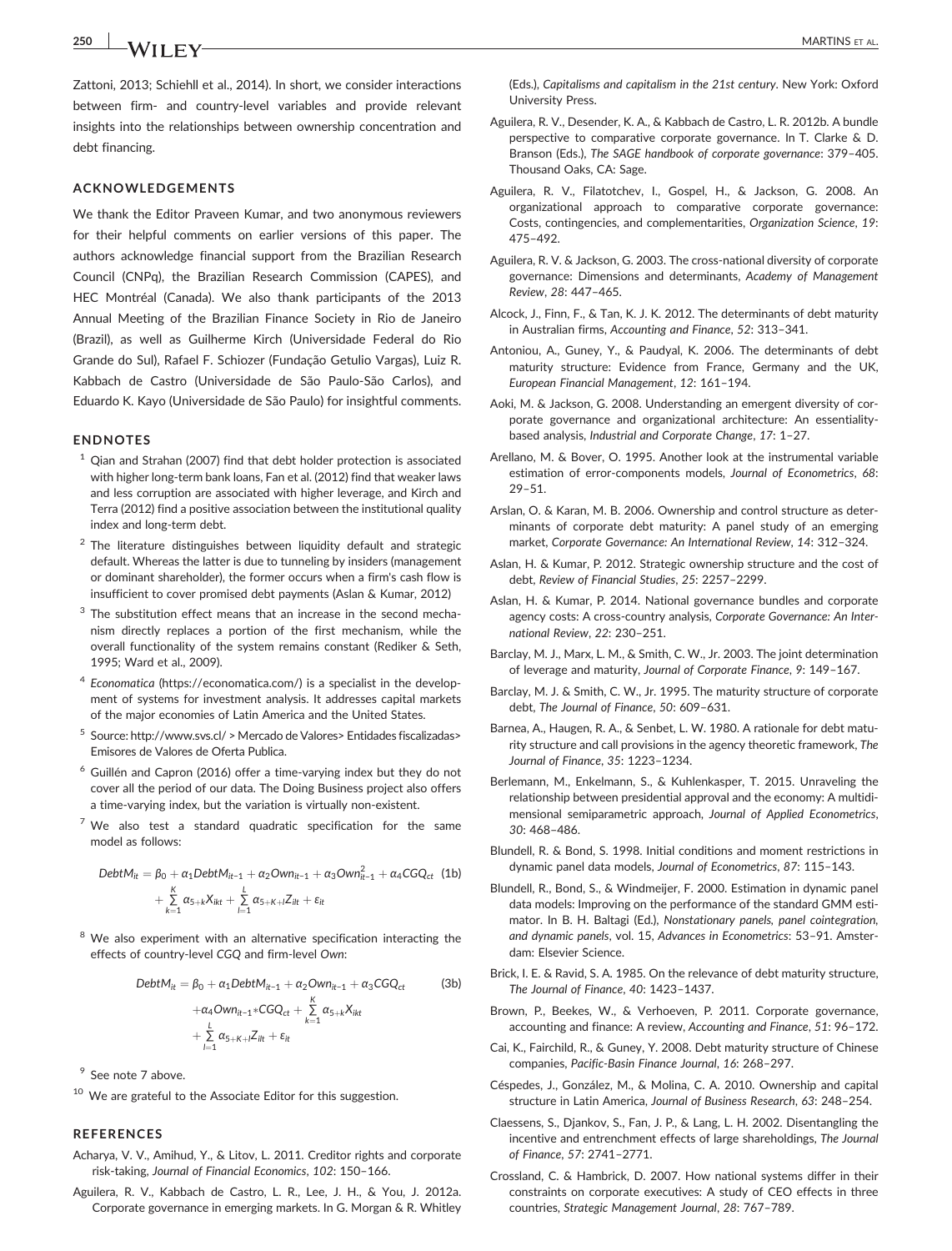- Daniel, S. J., Cieslewicz, J. K., & Pourjalali, H. 2012. The impact of national economic culture and country‐level institutional environment on corporate governance practices, Management International Review, 52: 365–394.
- Datta, S., Iskandar‐Datta, M., & Raman, K. 2005. Managerial stock ownership and the maturity structure of corporate debt, The Journal of Finance, 60: 2333–2350.
- Dechow, P. M. & Dichev, I. D. 2002. The quality of accruals and earnings: The role of accrual estimation errors, The Accounting Review, 77(Suppl): 35–59.
- Deesomsak, R., Paudyal, K., & Pescetto, G. 2009. Debt maturity structure and the 1997 Asian financial crisis, Journal of Multinational Financial Management, 19: 26–42.
- Demirgüç‐Kunt, A. & Maksimovic, V. 1999. Institutions, financial markets, and firm debt maturity, Journal of Financial Economics, 54: 295–336.
- Demsetz, H. & Lehn, K. 1985. The structure of corporate ownership: Causes and consequences, Journal of Political Economy, 93: 1155–1177.
- Diamond, D. W. 1991. Debt maturity structure and liquidity risk, The Quarterly Journal of Economics, 106: 709–737.
- Djankov, S., La Porta, R., Lopez‐de‐Silanes, F., & Shleifer, A. 2008. The law and economics of self-dealing, Journal of Financial Economics, 88: 430–465.
- Djankov, S., McLiesh, C., & Shleifer, A. 2007. Private credit in 129 countries, Journal of Financial Economics, 84: 299–329.
- Dyck, A. & Zingales, L. 2004. Private benefits of control: An international comparison, The Journal of Finance, 59: 537–600.
- Emery, G. W. 2001. Cyclical demand and the choice of debt maturity, Journal of Business, 74: 557–590.
- Faccio, M. & Lang, L. H. P. 2002. The ultimate ownership of Western European corporations, Journal of Financial Economics, 65: 365–395.
- Faccio, M., Lang, L. H. P., & Young, L. 2001. Dividends and expropriation, American Economic Review, 91: 54–78.
- Fahrmeir, L., Kneib, T., Lang, S., & Marx, B. 2013. Regression: Models, methods and applications. Heidelberg: Springer.
- Fan, J. P. H., Titman, S., & Twite, G. 2012. An international comparison of capital structure and debt maturity choices, Journal of Financial and Quantitative Analysis, 47: 23–56.
- Fan, J. P. H., Wei, J. K. C., & Xu, X. 2011. Corporate finance and governance in emerging markets: A selective review and an agenda for future research, Journal of Corporate Finance, 17: 207–214.
- Flannery, M. J. 1986. Asymmetric information and risky debt maturity choice, The Journal of Finance, 41: 19–37.
- Florackis, C. 2008. Agency costs and corporate governance mechanisms: Evidence for UK firms, International Journal of Managerial Finance, 4: 37–59.
- Florackis, C. & Ozkan, A. 2009. The impact of managerial entrenchment on agency costs: An empirical investigation using UK panel data, European Financial Management, 15: 497–528.
- Fostel, A. & Kaminsky, G. L. 2008. Latin America's access to international capital markets: Good behavior or global liquidity? In K. Cowan, S. Edwards, & R. Valdés (Eds.), Current account and external financing: 117–158. Santiago: Central Bank of Chile.
- García‐Castro, R., Aguilera, R., & Ariño, M. A. 2013. Bundles of firm corporate governance practices: A fuzzy set analysis, Corporate Governance: An International Review, 21: 390–407.
- García‐Teruel, P. J. & Martínez‐Solano, P. 2010. Ownership structure and debt maturity: New evidence from Spain, Review of Quantitative Finance and Accounting, 35: 473–491.
- Guedes, J. & Opler, T. 1996. The determinants of the maturity of corporate debt issues, The Journal of Finance, 51: 1809–1833.
- Guillén, M. F. & Capron, L. 2016. State capacity, minority shareholder protections, and stock market development, Administrative Science Quarterly, 61: 125–160.
- Guney, Y. & Ozkan, A. 2005. New insights on the importance of agency costs for corporate debt maturity decisions, Applied Financial Economics Letters, 1: 233–238.
- Hart, O. 1995. Corporate governance: Some theory and implications, Economic Journal, 105: 678–689.
- Hart, O. & Moore, J. 1998. Default and renegotiation: A dynamic model of debt, Quarterly Journal of Economics, 113: 1–41.
- Hart, O. & Moore, J. 1999. Foundations of incomplete contracts, Review of Economic Studies, 66: 115–138.
- Hoi, C. K. & Robin, A. 2010. Agency conflicts, controlling owner proximity, and firm value: An analysis of dual‐class firms in the United States, Corporate Governance: An International Review, 18: 124–135.
- Huyghebaert, N. & Wang, L. 2012. Expropriation of minority investors in Chinese listed firms: The role of internal and external corporate governance mechanisms, Corporate Governance: An International Review, 20: 308–332.
- Jensen, M. C. 1986. Agency costs of free cash flow, corporate finance and takeovers, American Economic Review, 76: 323–339.
- Jensen, M. C. & Meckling, W. H. 1976. Theory of the firm: Managerial behavior, agency costs, and ownership structure, Journal of Financial Economics, 3: 305–360.
- Jiraporn, P. & Kitsabunnarat, P. 2007. Debt maturity structure, shareholder rights, and corporate governance, Journal of Applied Finance, 17: 82–96.
- Judge, W., Douglas, T., & Kutan, A. 2008. Institutional antecedents of corporate governance legitimacy, Journal of Management, 34: 765–785.
- Kane, A., Marcus, A. J., & McDonald, R. L. 1985. Debt policy and the rate of return premium to leverage, Journal of Financial and Quantitative Analysis, 20: 479–499.
- Kaufmann, D., Kraay, A., & Mastruzzi, M. 2011. The worldwide governance indicators: Methodology and analytical issues, Hague Journal on the Rule of Law, 3: 220–246.
- Kirch, G. & Terra, P. R. S. 2012. Determinants of corporate debt maturity in South America: Do institutional quality and financial development matter? Journal of Corporate Finance, 18: 980–993.
- Kumar, P. & Zattoni, A. 2013. How much do country‐level or firm‐level variables matter in corporate governance studies? Corporate Governance: An International Review, 21: 199–200.
- Kumar, P. & Zattoni, A. 2014. Large shareholders and corporate governance outside the United States and United Kingdom, Corporate Governance: An International Review, 22: 294–295.
- La Bruslerie, H. & Latrous, I. 2012. Ownership structure and debt leverage: Empirical test of a trade‐off hypothesis on French firms, Journal of Multinational Financial Management, 22: 111–130.
- La Porta, R., Lopez de Silanes, F., & Shleifer, A. 1999. Corporate ownership around the world, The Journal of Finance, 54: 471–516.
- La Porta, R., Lopez‐de‐Silanes, F., Shleifer, A., & Vishny, R. W. 1998. Law and finance, Journal of Political Economy, 106: 1113–1155.
- La Porta, R., Lopez‐de‐Silanes, F., Shleifer, A., & Vishny, R. W. 2000. Investor protection and corporate governance, Journal of Financial Economics, 58: 3–27.
- La Porta, R., Lopez‐de‐Silanes, F., Shleifer, A., & Vishny, R. W. 2002. Investor protection and corporate valuation, The Journal of Finance, 57: 1147–1170.
- Lensink, R., Meesters, A., & Naaborg, I. 2008. Bank efficiency and foreign ownership: Do good institutions matter? Journal of Banking & Finance, 32: 834–844.
- Lin, C., Ma, Y., Malatesta, P., & Xuan, Y. 2011. Ownership structure and the cost of corporate borrowing, Journal of Financial Economics, 100: 1–23.
- Lins, K. V. 2003. Equity ownership and firm value in emerging markets, Journal of Financial and Quantitative Analysis, 38: 159–184.
- Marchica, M. T. 2008. On the relevance of ownership structure in determining the maturity of debt. Manchester Business School Working Paper 547.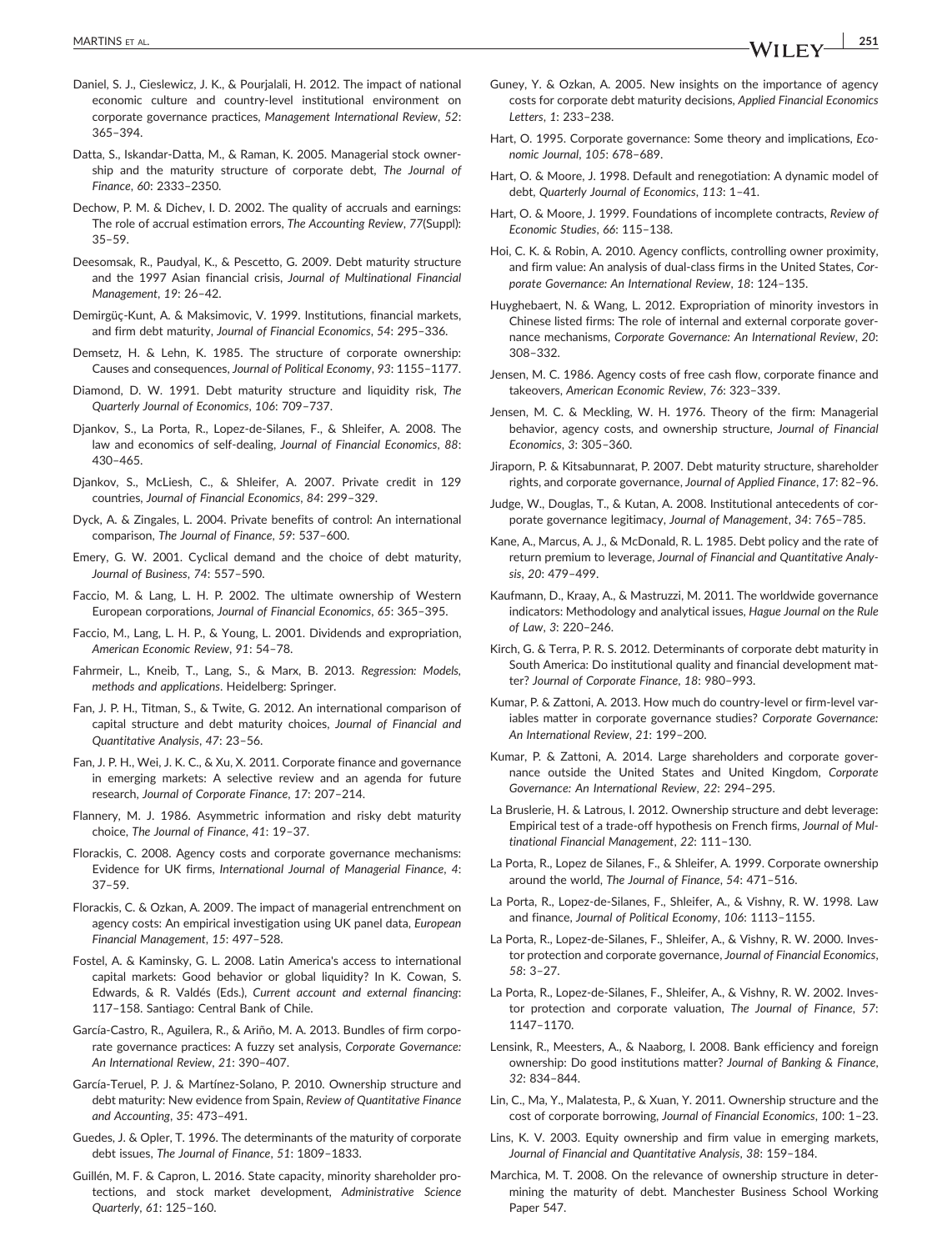- Miller, T. & Kim, A. B. 2015. 2015. Index of economic freedom. Washington, DC and New York, NY: The Heritage Foundation and Dow Jones, Inc.
- Modigliani, F. & Miller, M. H. 1958. The cost of capital, corporation finance and the theory of investment, American Economic Review, 48: 261–297.
- Modigliani, F. & Miller, M. H. 1963. Corporate income taxes and the cost of capital, American Economic Review, 53: 433–443.
- Myers, S. C. 1977. Determinants of corporate borrowing, Journal of Financial Economics, 5: 147–176.
- Myers, S. C. 2001. Capital structure, The Journal of Economic Perspectives, 15: 81–102.
- Myers, S. C. & Majluf, N. S. 1984. Corporate financing and investment decisions when firms have information that investors do not have, Journal of Financial Economics, 13: 187–221.
- Nenova, T. 2003. The value of corporate voting rights and control: A cross‐ country analysis, Journal of Financial Economics, 68: 325–351.
- OECD 2015. Short‐term interest rates. doi: [10.1787/2cc37d77](http://doi.org/10.1787/2cc37d77-en)‐en (accessed 8 January 2015).
- Qian, J. & Strahan, P. E. 2007. How laws and institutions shape financial contracts: The case of bank loans, The Journal of Finance, 62: 2803–2834.
- Rediker, K. J. & Seth, A. 1995. Boards of directors and substitution effects of alternative governance mechanisms, Strategic Management Journal, 16: 85–99.
- Roodman, D. 2009a. A note on the theme of too many instruments, Oxford Bulletin of Economics and Statistics, 71: 135–158.
- Roodman, D. 2009b. How to do xtabond2: An introduction to difference and system GMM in Stata, The Stata Journal, 9: 86–113.
- Ross, S. A. 1977. The determination of financial structure: The incentive‐ signaling approach, Bell Journal of Economics, 8: 23–40.
- Sánchez‐Ballesta, J. P. & García‐Meca, E. 2011. Ownership structure and the cost of debt, European Accounting Review, 20: 389–416.
- Scherr, F. C. & Hulburt, H. M. 2001. The debt maturity structure of small firms, Financial Management, 30: 85–111.
- Schiantarelli, F. & Sembenelli, A. 1997. The maturity structure of debt, determinants and effects on firms' performance: Evidence from the United Kingdom and Italy. The World Bank Policy Research Working Paper, 1699.
- Schiehll, E., Ahmadjian, C., & Filatotchev, I. 2014. National governance bundles perspective: Understanding the diversity of corporate governance practices at the firm and country levels, Corporate Governance: An International Review, 22: 179–184.
- Schiehll, E. & Martins, H. C. 2016. Cross-national governance research: A systematic review and assessment, Corporate Governance: An International Review, 24: 181–199.
- Schiehll, E., Terra, P. R. S., & Victor, F. G. 2013. Determinants of voluntary executive stock option disclosure in Brazil, Journal of Management and Governance, 17: 331–361.
- Shleifer, A. & Vishny, R. W. 1997. A survey of corporate governance, The Journal of Finance, 52: 737–783.
- Shuto, A. & Kitagawa, N. 2011. The effect of managerial ownership on the cost of debt: Evidence from Japan, Journal of Accounting, Auditing & Finance, 26: 590–620.
- Shyu, Y. & Lee, C. I. 2009. Excess control rights and debt maturity structure in family‐controlled firms, Corporate Governance: An International Review, 17: 611–628.
- Stiglitz, J. E. 1974. On the irrelevance of corporate financial policy, American Economic Review, 64: 851–866.
- Stulz, R. 1990. Managerial discretion and optimal financing policies, Journal of Financial Economics, 26: 3–27.
- Terra, P. R. S. 2011. Determinants of corporate debt maturity in Latin America, European Business Review, 23: 45–70.
- United Nations Conference on Trade and Development. 2013. World Investment Report 2013. Global value chains: Investment and trade for development. Geneva: UNCTAD.
- Ward, A. J., Brown, J. A., & Rodriguez, D. 2009. Governance bundles, firm performance and the substitutability and complementarity of governance mechanisms, Corporate Governance: An International Review, 17: 646–660.
- Weimer, J. & Pape, J. 1999. A taxonomy of systems of corporate governance, Corporate Governance: An International Review, 7: 152–166.
- Young, M. N., Peng, M. W., Ahlstrom, D., Bruton, G. D., & Jiang, Y. 2008. Corporate governance in emerging economies: A review of the principal–principal perspective, Journal of Management Studies, 45: 196–220.
- Zervos, S. 2004. The transactions costs of primary market issuance: The case of Brazil, Chile, and Mexico. The World Bank Policy Research Working Paper, 3424.
- Zhang, G. 1998. Ownership concentration, risk aversion and the effect of financial structure on investment decisions, European Economic Review, 42: 1751–1778.

#### AUTHOR BIOGRAPHIES

Henrique Castro Martins received his PhD in Accounting & Finance from Escola de Administração – Universidade Federal do Rio Grande do Sul (EA‐UFRGS), Porto Alegre, Brazil, and is a Visiting scholar at Universidade do Vale do Rio dos Sinos, São Leopoldo, Brazil. His research interests include corporate governance, corporate finance, agency theory and financial markets.

Eduardo Schiehll, PhD, is Full Professor of Accounting at HEC Montreal (Canada), and also holds a position as Visiting Professor in Accounting at the Aalto University Business School, in Finland. Professor Schiehll is a fellow of the Society of Management Accountants of Canada (CMA) and of the Ordre des Comptables Professionnels Agréés du Québec (CPA). His research and teaching activities are focused in the areas of corporate governance, management control systems design, and performance management.

Paulo Renato Soares Terra, PhD, is Associate Professor of the Graduate Program in Management of the School of Business Administration of São Paulo of Fundação Getulio Vargas (FGV‐EAESP) in Brazil. He is also a Research Fellow of the Brazilian Research Council (CNPQ). Professor Terra was a Fulbright Scholar and visiting professor at the University of Illinois at Urbana Champaign, and his teaching and research interests are in the areas of corporate governance, international corporate finance, and international business.

How to cite this article: Martins HC, Schiehll E, Terra PRS. Country‐level Governance Quality, Ownership Concentration, and Debt Maturity: A Comparative Study of Brazil and Chile. Corp Govern Int Rev. 2017;25:236–254. [https://doi.](https://doi.org/10.1111/corg.12192) [org/10.1111/corg.12192](https://doi.org/10.1111/corg.12192)

# APPENDIX A

Our variable that captures country‐level governance quality has a panel structure. However, the factor analysis is limited to two dimensions. Consequently, we estimate factor loading for each analyzed year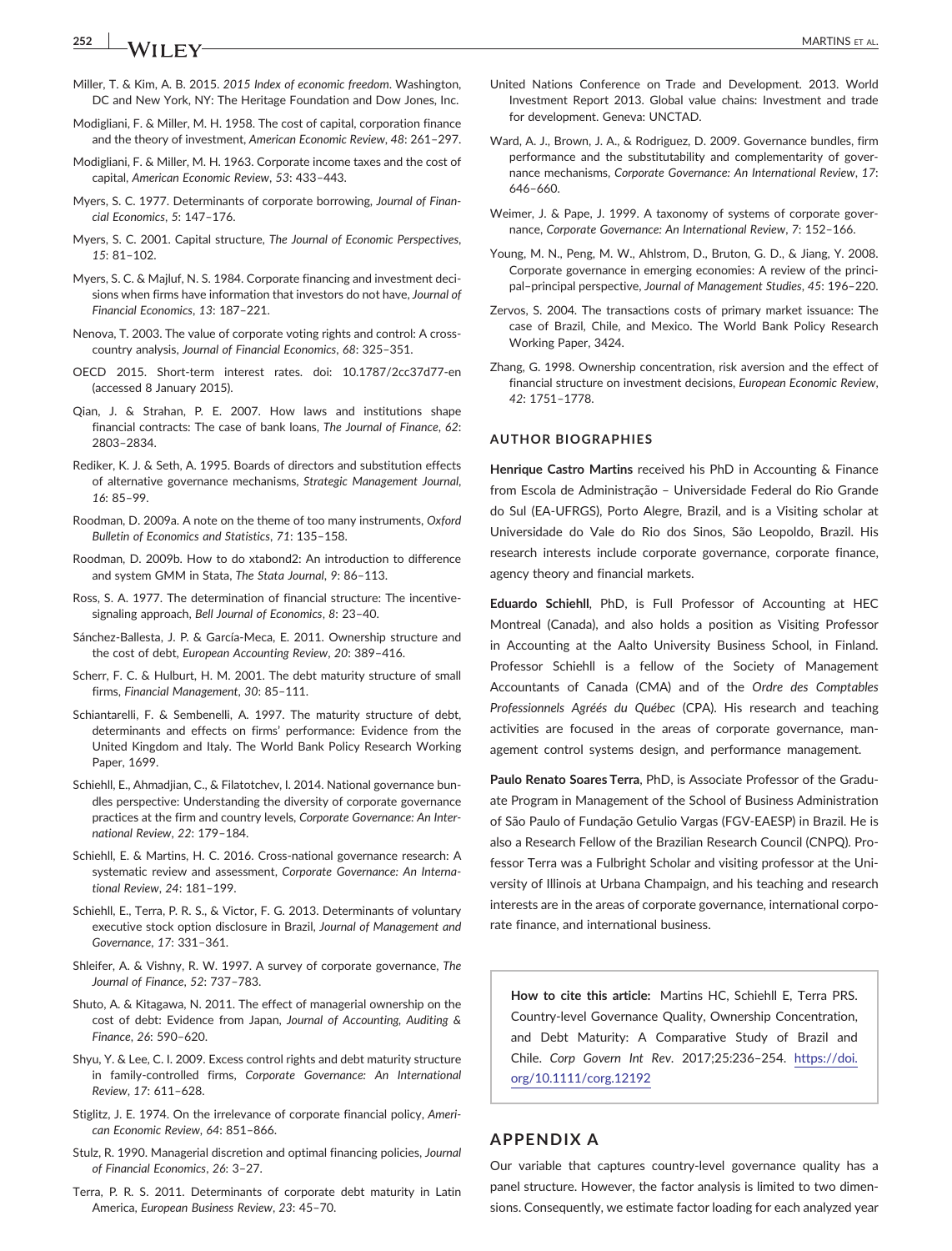in order to build a time series with the extracted annual factor. The average KMO measure was .885 (lowest value = .876), indicating factor suitability. The mean Eigenvalue was 5.02, explaining approximately 83.74 percent of the variance. Table A1 presents the descriptive statistics for the six variables.

Table A1 presents the six variables: Voice and Accountability, Political Stability, Absence of Violence, Government Effectiveness, Regulatory Quality, Rule of Law, and Control of Corruption. In Kaufmann et al. (2011), these variables are aggregate indicators based on data provided by 33 organizations and consolidated in 35 data

|  | <b>TABLE A1</b> Descriptive Statistics for the Country-level Governance Quality Variables |  |  |  |
|--|-------------------------------------------------------------------------------------------|--|--|--|
|--|-------------------------------------------------------------------------------------------|--|--|--|

| Voice & Accountability<br>Political Stability & Absence of Violence<br><b>Government Effectiveness</b><br>Panel A<br>2008<br>.51<br>1.00<br>1.33<br>1.12<br>$-.29$<br>$-.09$<br>1.17<br>1.64<br>1.60<br>.41<br>.46<br>.56<br>2009<br>.49<br>1.01<br>1.31<br>1.09<br>.16<br>.59<br>.11<br>.43<br>$-.10$<br>1.23<br>1.50<br>1.50<br>.01<br>1.55<br>2010<br>.53<br>1.09<br>1.29<br>1.12<br>.67<br>.40<br>.44<br>$-.04$<br>1.26<br>1.56<br>2011<br>.47<br>1.08<br>1.30<br>1.11<br>$-.14$<br>.46<br>.35<br>.60<br>1.26<br>1.55<br>1.51<br>$-.12$<br>.05<br>.34<br>2012<br>.43<br>1.06<br>1.32<br>1.13<br>.41<br>.63<br>$-.12$<br>1.25<br>1.53<br>1.51<br>2013<br>1.32<br>1.08<br>$-.28$<br>.37<br>.48<br>$-.08$<br>1.50<br>.37<br>1.09<br>.61<br>1.25<br>1.47<br>.47<br>1.06<br>1.31<br>1.11<br>$-.08$<br>.47<br>.37<br>.55<br>$-.09$<br>1.24<br>1.54<br>1.53<br>Mean<br>.59<br>.56<br>1.35<br>Difference A<br>.45<br>.26<br>.96<br>Difference B<br>SD<br>.04<br>.02<br>.20<br>.12<br>.03<br>.05<br>.02<br>.14<br>.10<br>.05<br>.07<br>.06<br>Median<br>.49<br>1.08<br>1.32<br>1.11<br>$-.14$<br>.41<br>.41<br>.56<br>$-.10$<br>1.25<br>1.55<br>1.51<br>Panel B<br>Regulatory Quality<br>Rule of Law<br>Control of Corruption<br>2008<br>.07<br>1.54<br>1.77<br>1.54<br>$-.37$<br>1.27<br>1.66<br>1.61<br>$-.02$<br>1.32<br>1.66<br>1.41<br>2009<br>1.48<br>1.59<br>1.39<br>$-.22$<br>1.27<br>1.73<br>1.58<br>$-.12$<br>1.35<br>1.60<br>1.26<br>.11<br>.00<br>2010<br>.16<br>1.46<br>1.43<br>1.32<br>1.76<br>1.63<br>.00<br>1.26<br>1.74<br>1.49<br>1.56<br>$-.01$<br>2011<br>.18<br>1.48<br>1.66<br>1.45<br>1.36<br>1.64<br>1.61<br>.15<br>1.52<br>1.58<br>1.27<br>2012<br>.09<br>1.54<br>1.64<br>1.29<br>$-.11$<br>1.37<br>1.69<br>1.60<br>$-.07$<br>1.38<br>1.56<br>1.64<br>$-.12$<br>2013<br>.07<br>1.48<br>1.26<br>1.34<br>1.67<br>1.54<br>$-.12$<br>1.52<br>1.28<br>1.77<br>1.68<br>1.50<br>1.32<br>.11<br>1.70<br>1.39<br>$-.14$<br>1.69<br>1.60<br>$-.03$<br>1.62<br>1.31<br>Mean<br>1.46<br>1.38<br>1.46<br>1.49<br>Difference A<br>Difference B<br>.74<br>1.05<br>.75 | <b>BRA</b> | <b>CHI</b> | <b>UK</b> | <b>US</b> | <b>BRA</b> | <b>CHI</b> | <b>UK</b> | <b>US</b> | <b>BRA</b> | <b>CHI</b> | <b>UK</b> | <b>US</b> |
|----------------------------------------------------------------------------------------------------------------------------------------------------------------------------------------------------------------------------------------------------------------------------------------------------------------------------------------------------------------------------------------------------------------------------------------------------------------------------------------------------------------------------------------------------------------------------------------------------------------------------------------------------------------------------------------------------------------------------------------------------------------------------------------------------------------------------------------------------------------------------------------------------------------------------------------------------------------------------------------------------------------------------------------------------------------------------------------------------------------------------------------------------------------------------------------------------------------------------------------------------------------------------------------------------------------------------------------------------------------------------------------------------------------------------------------------------------------------------------------------------------------------------------------------------------------------------------------------------------------------------------------------------------------------------------------------------------------------------------------------------------------------------------------------------------------------------------------------------------------------------------------------------------------------------------------------------------------------------------------------------------------------------------------------------------------------------|------------|------------|-----------|-----------|------------|------------|-----------|-----------|------------|------------|-----------|-----------|
|                                                                                                                                                                                                                                                                                                                                                                                                                                                                                                                                                                                                                                                                                                                                                                                                                                                                                                                                                                                                                                                                                                                                                                                                                                                                                                                                                                                                                                                                                                                                                                                                                                                                                                                                                                                                                                                                                                                                                                                                                                                                            |            |            |           |           |            |            |           |           |            |            |           |           |
|                                                                                                                                                                                                                                                                                                                                                                                                                                                                                                                                                                                                                                                                                                                                                                                                                                                                                                                                                                                                                                                                                                                                                                                                                                                                                                                                                                                                                                                                                                                                                                                                                                                                                                                                                                                                                                                                                                                                                                                                                                                                            |            |            |           |           |            |            |           |           |            |            |           |           |
|                                                                                                                                                                                                                                                                                                                                                                                                                                                                                                                                                                                                                                                                                                                                                                                                                                                                                                                                                                                                                                                                                                                                                                                                                                                                                                                                                                                                                                                                                                                                                                                                                                                                                                                                                                                                                                                                                                                                                                                                                                                                            |            |            |           |           |            |            |           |           |            |            |           |           |
|                                                                                                                                                                                                                                                                                                                                                                                                                                                                                                                                                                                                                                                                                                                                                                                                                                                                                                                                                                                                                                                                                                                                                                                                                                                                                                                                                                                                                                                                                                                                                                                                                                                                                                                                                                                                                                                                                                                                                                                                                                                                            |            |            |           |           |            |            |           |           |            |            |           |           |
|                                                                                                                                                                                                                                                                                                                                                                                                                                                                                                                                                                                                                                                                                                                                                                                                                                                                                                                                                                                                                                                                                                                                                                                                                                                                                                                                                                                                                                                                                                                                                                                                                                                                                                                                                                                                                                                                                                                                                                                                                                                                            |            |            |           |           |            |            |           |           |            |            |           |           |
|                                                                                                                                                                                                                                                                                                                                                                                                                                                                                                                                                                                                                                                                                                                                                                                                                                                                                                                                                                                                                                                                                                                                                                                                                                                                                                                                                                                                                                                                                                                                                                                                                                                                                                                                                                                                                                                                                                                                                                                                                                                                            |            |            |           |           |            |            |           |           |            |            |           |           |
|                                                                                                                                                                                                                                                                                                                                                                                                                                                                                                                                                                                                                                                                                                                                                                                                                                                                                                                                                                                                                                                                                                                                                                                                                                                                                                                                                                                                                                                                                                                                                                                                                                                                                                                                                                                                                                                                                                                                                                                                                                                                            |            |            |           |           |            |            |           |           |            |            |           |           |
|                                                                                                                                                                                                                                                                                                                                                                                                                                                                                                                                                                                                                                                                                                                                                                                                                                                                                                                                                                                                                                                                                                                                                                                                                                                                                                                                                                                                                                                                                                                                                                                                                                                                                                                                                                                                                                                                                                                                                                                                                                                                            |            |            |           |           |            |            |           |           |            |            |           |           |
|                                                                                                                                                                                                                                                                                                                                                                                                                                                                                                                                                                                                                                                                                                                                                                                                                                                                                                                                                                                                                                                                                                                                                                                                                                                                                                                                                                                                                                                                                                                                                                                                                                                                                                                                                                                                                                                                                                                                                                                                                                                                            |            |            |           |           |            |            |           |           |            |            |           |           |
|                                                                                                                                                                                                                                                                                                                                                                                                                                                                                                                                                                                                                                                                                                                                                                                                                                                                                                                                                                                                                                                                                                                                                                                                                                                                                                                                                                                                                                                                                                                                                                                                                                                                                                                                                                                                                                                                                                                                                                                                                                                                            |            |            |           |           |            |            |           |           |            |            |           |           |
|                                                                                                                                                                                                                                                                                                                                                                                                                                                                                                                                                                                                                                                                                                                                                                                                                                                                                                                                                                                                                                                                                                                                                                                                                                                                                                                                                                                                                                                                                                                                                                                                                                                                                                                                                                                                                                                                                                                                                                                                                                                                            |            |            |           |           |            |            |           |           |            |            |           |           |
|                                                                                                                                                                                                                                                                                                                                                                                                                                                                                                                                                                                                                                                                                                                                                                                                                                                                                                                                                                                                                                                                                                                                                                                                                                                                                                                                                                                                                                                                                                                                                                                                                                                                                                                                                                                                                                                                                                                                                                                                                                                                            |            |            |           |           |            |            |           |           |            |            |           |           |
|                                                                                                                                                                                                                                                                                                                                                                                                                                                                                                                                                                                                                                                                                                                                                                                                                                                                                                                                                                                                                                                                                                                                                                                                                                                                                                                                                                                                                                                                                                                                                                                                                                                                                                                                                                                                                                                                                                                                                                                                                                                                            |            |            |           |           |            |            |           |           |            |            |           |           |
|                                                                                                                                                                                                                                                                                                                                                                                                                                                                                                                                                                                                                                                                                                                                                                                                                                                                                                                                                                                                                                                                                                                                                                                                                                                                                                                                                                                                                                                                                                                                                                                                                                                                                                                                                                                                                                                                                                                                                                                                                                                                            |            |            |           |           |            |            |           |           |            |            |           |           |
|                                                                                                                                                                                                                                                                                                                                                                                                                                                                                                                                                                                                                                                                                                                                                                                                                                                                                                                                                                                                                                                                                                                                                                                                                                                                                                                                                                                                                                                                                                                                                                                                                                                                                                                                                                                                                                                                                                                                                                                                                                                                            |            |            |           |           |            |            |           |           |            |            |           |           |
|                                                                                                                                                                                                                                                                                                                                                                                                                                                                                                                                                                                                                                                                                                                                                                                                                                                                                                                                                                                                                                                                                                                                                                                                                                                                                                                                                                                                                                                                                                                                                                                                                                                                                                                                                                                                                                                                                                                                                                                                                                                                            |            |            |           |           |            |            |           |           |            |            |           |           |
|                                                                                                                                                                                                                                                                                                                                                                                                                                                                                                                                                                                                                                                                                                                                                                                                                                                                                                                                                                                                                                                                                                                                                                                                                                                                                                                                                                                                                                                                                                                                                                                                                                                                                                                                                                                                                                                                                                                                                                                                                                                                            |            |            |           |           |            |            |           |           |            |            |           |           |
|                                                                                                                                                                                                                                                                                                                                                                                                                                                                                                                                                                                                                                                                                                                                                                                                                                                                                                                                                                                                                                                                                                                                                                                                                                                                                                                                                                                                                                                                                                                                                                                                                                                                                                                                                                                                                                                                                                                                                                                                                                                                            |            |            |           |           |            |            |           |           |            |            |           |           |
|                                                                                                                                                                                                                                                                                                                                                                                                                                                                                                                                                                                                                                                                                                                                                                                                                                                                                                                                                                                                                                                                                                                                                                                                                                                                                                                                                                                                                                                                                                                                                                                                                                                                                                                                                                                                                                                                                                                                                                                                                                                                            |            |            |           |           |            |            |           |           |            |            |           |           |
|                                                                                                                                                                                                                                                                                                                                                                                                                                                                                                                                                                                                                                                                                                                                                                                                                                                                                                                                                                                                                                                                                                                                                                                                                                                                                                                                                                                                                                                                                                                                                                                                                                                                                                                                                                                                                                                                                                                                                                                                                                                                            |            |            |           |           |            |            |           |           |            |            |           |           |
|                                                                                                                                                                                                                                                                                                                                                                                                                                                                                                                                                                                                                                                                                                                                                                                                                                                                                                                                                                                                                                                                                                                                                                                                                                                                                                                                                                                                                                                                                                                                                                                                                                                                                                                                                                                                                                                                                                                                                                                                                                                                            |            |            |           |           |            |            |           |           |            |            |           |           |
|                                                                                                                                                                                                                                                                                                                                                                                                                                                                                                                                                                                                                                                                                                                                                                                                                                                                                                                                                                                                                                                                                                                                                                                                                                                                                                                                                                                                                                                                                                                                                                                                                                                                                                                                                                                                                                                                                                                                                                                                                                                                            |            |            |           |           |            |            |           |           |            |            |           |           |
|                                                                                                                                                                                                                                                                                                                                                                                                                                                                                                                                                                                                                                                                                                                                                                                                                                                                                                                                                                                                                                                                                                                                                                                                                                                                                                                                                                                                                                                                                                                                                                                                                                                                                                                                                                                                                                                                                                                                                                                                                                                                            |            |            |           |           |            |            |           |           |            |            |           |           |
|                                                                                                                                                                                                                                                                                                                                                                                                                                                                                                                                                                                                                                                                                                                                                                                                                                                                                                                                                                                                                                                                                                                                                                                                                                                                                                                                                                                                                                                                                                                                                                                                                                                                                                                                                                                                                                                                                                                                                                                                                                                                            |            |            |           |           |            |            |           |           |            |            |           |           |
|                                                                                                                                                                                                                                                                                                                                                                                                                                                                                                                                                                                                                                                                                                                                                                                                                                                                                                                                                                                                                                                                                                                                                                                                                                                                                                                                                                                                                                                                                                                                                                                                                                                                                                                                                                                                                                                                                                                                                                                                                                                                            |            |            |           |           |            |            |           |           |            |            |           |           |
| .05<br>SD<br>.08<br>.10<br>.14<br>.04<br>.05<br>.07<br>.05<br>.03<br>.03<br>.10<br>.10                                                                                                                                                                                                                                                                                                                                                                                                                                                                                                                                                                                                                                                                                                                                                                                                                                                                                                                                                                                                                                                                                                                                                                                                                                                                                                                                                                                                                                                                                                                                                                                                                                                                                                                                                                                                                                                                                                                                                                                     |            |            |           |           |            |            |           |           |            |            |           |           |
| Median<br>.10<br>1.48<br>1.70<br>1.41<br>$-.12$<br>1.33<br>1.68<br>1.61<br>$-.05$<br>1.51<br>1.62<br>1.28                                                                                                                                                                                                                                                                                                                                                                                                                                                                                                                                                                                                                                                                                                                                                                                                                                                                                                                                                                                                                                                                                                                                                                                                                                                                                                                                                                                                                                                                                                                                                                                                                                                                                                                                                                                                                                                                                                                                                                  |            |            |           |           |            |            |           |           |            |            |           |           |
| Panel C<br>Factor                                                                                                                                                                                                                                                                                                                                                                                                                                                                                                                                                                                                                                                                                                                                                                                                                                                                                                                                                                                                                                                                                                                                                                                                                                                                                                                                                                                                                                                                                                                                                                                                                                                                                                                                                                                                                                                                                                                                                                                                                                                          |            |            |           |           |            |            |           |           |            |            |           |           |
| 2008<br>$-.03$<br>1.25<br>1.59<br>1.46                                                                                                                                                                                                                                                                                                                                                                                                                                                                                                                                                                                                                                                                                                                                                                                                                                                                                                                                                                                                                                                                                                                                                                                                                                                                                                                                                                                                                                                                                                                                                                                                                                                                                                                                                                                                                                                                                                                                                                                                                                     |            |            |           |           |            |            |           |           |            |            |           |           |
| .05<br>2009<br>1.30<br>1.49<br>1.37                                                                                                                                                                                                                                                                                                                                                                                                                                                                                                                                                                                                                                                                                                                                                                                                                                                                                                                                                                                                                                                                                                                                                                                                                                                                                                                                                                                                                                                                                                                                                                                                                                                                                                                                                                                                                                                                                                                                                                                                                                        |            |            |           |           |            |            |           |           |            |            |           |           |
| 2010<br>.12<br>1.36<br>1.56<br>1.39                                                                                                                                                                                                                                                                                                                                                                                                                                                                                                                                                                                                                                                                                                                                                                                                                                                                                                                                                                                                                                                                                                                                                                                                                                                                                                                                                                                                                                                                                                                                                                                                                                                                                                                                                                                                                                                                                                                                                                                                                                        |            |            |           |           |            |            |           |           |            |            |           |           |
| .09<br>2011<br>1.31<br>1.48<br>1.38                                                                                                                                                                                                                                                                                                                                                                                                                                                                                                                                                                                                                                                                                                                                                                                                                                                                                                                                                                                                                                                                                                                                                                                                                                                                                                                                                                                                                                                                                                                                                                                                                                                                                                                                                                                                                                                                                                                                                                                                                                        |            |            |           |           |            |            |           |           |            |            |           |           |
| 2012<br>.05<br>1.32<br>1.52<br>1.39                                                                                                                                                                                                                                                                                                                                                                                                                                                                                                                                                                                                                                                                                                                                                                                                                                                                                                                                                                                                                                                                                                                                                                                                                                                                                                                                                                                                                                                                                                                                                                                                                                                                                                                                                                                                                                                                                                                                                                                                                                        |            |            |           |           |            |            |           |           |            |            |           |           |
| 2013<br>$-.02$<br>1.30<br>1.54<br>1.33                                                                                                                                                                                                                                                                                                                                                                                                                                                                                                                                                                                                                                                                                                                                                                                                                                                                                                                                                                                                                                                                                                                                                                                                                                                                                                                                                                                                                                                                                                                                                                                                                                                                                                                                                                                                                                                                                                                                                                                                                                     |            |            |           |           |            |            |           |           |            |            |           |           |
| .04<br>1.30<br>1.53                                                                                                                                                                                                                                                                                                                                                                                                                                                                                                                                                                                                                                                                                                                                                                                                                                                                                                                                                                                                                                                                                                                                                                                                                                                                                                                                                                                                                                                                                                                                                                                                                                                                                                                                                                                                                                                                                                                                                                                                                                                        |            |            |           |           |            |            |           |           |            |            |           |           |
| Mean<br>1.39                                                                                                                                                                                                                                                                                                                                                                                                                                                                                                                                                                                                                                                                                                                                                                                                                                                                                                                                                                                                                                                                                                                                                                                                                                                                                                                                                                                                                                                                                                                                                                                                                                                                                                                                                                                                                                                                                                                                                                                                                                                               |            |            |           |           |            |            |           |           |            |            |           |           |
| Difference A<br>1.26                                                                                                                                                                                                                                                                                                                                                                                                                                                                                                                                                                                                                                                                                                                                                                                                                                                                                                                                                                                                                                                                                                                                                                                                                                                                                                                                                                                                                                                                                                                                                                                                                                                                                                                                                                                                                                                                                                                                                                                                                                                       |            |            |           |           |            |            |           |           |            |            |           |           |
| .79<br>Difference B<br>SD<br>.06<br>.03<br>.04<br>.04                                                                                                                                                                                                                                                                                                                                                                                                                                                                                                                                                                                                                                                                                                                                                                                                                                                                                                                                                                                                                                                                                                                                                                                                                                                                                                                                                                                                                                                                                                                                                                                                                                                                                                                                                                                                                                                                                                                                                                                                                      |            |            |           |           |            |            |           |           |            |            |           |           |
| .05<br>Median<br>1.30<br>1.53<br>1.38                                                                                                                                                                                                                                                                                                                                                                                                                                                                                                                                                                                                                                                                                                                                                                                                                                                                                                                                                                                                                                                                                                                                                                                                                                                                                                                                                                                                                                                                                                                                                                                                                                                                                                                                                                                                                                                                                                                                                                                                                                      |            |            |           |           |            |            |           |           |            |            |           |           |

Note: Difference A refers to the mean difference between Brazil and Chile. Difference B refers to the mean difference between the UK plus the US and Brazil plus Chile divided by 2. Following Kaufmann et al. (2011), we interpret (1) Voice and Accountability as measures of freedom of expression, free media, and the extent to which citizens participate in government selection; (2) Political Stability as a measure of the likelihood of unconstitutional coups; (3) Government Effectiveness as a measure of the quality of public and civil services, the quality of policy formulation and implementation, and the credibility of the government's commitment to such policies; (4) Regulatory Quality as a measure of the government's ability to formulate and implement policies and regulations; (5) the Rule of Law as a measure of agents' confidence in property rights, the police, the courts, and the quality of contract enforcement; and (6) Control of Corruption as a measure of public power being used for private gain. For a more complete description, see Kaufmann et al. (2011). Eigenvalues, the variance accumulated by the factors, the factor loadings, and the KMO measures are not presented here but are available upon request.